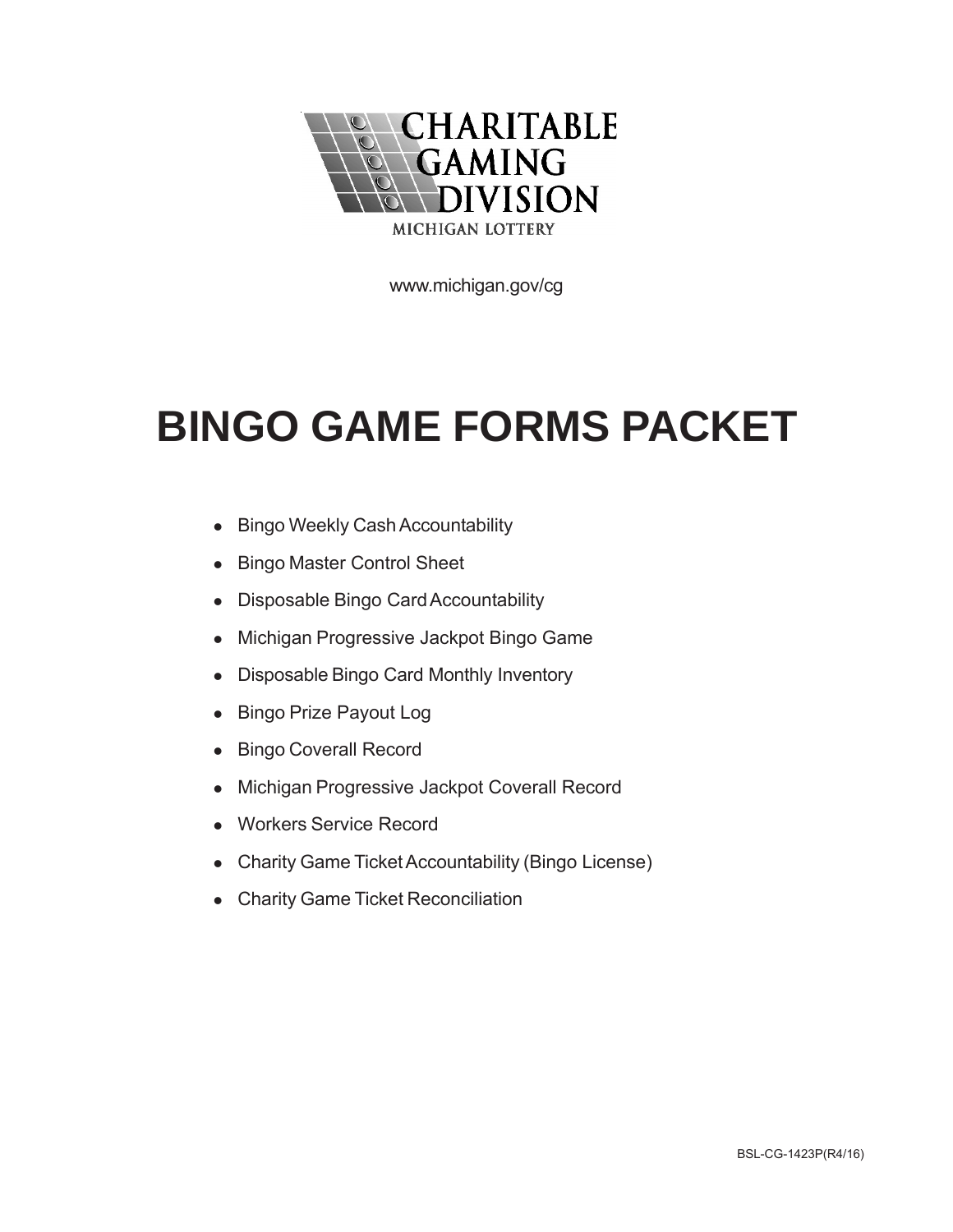## **BINGO WEEKLY CASH ACCOUNTABILITY**



101 E. Hillsdale, Box 30023 Lansing, Michigan 48909 (517) 335-5786 www.michigan.gov/cg

| <b>Organization Name</b>                                                               |                          | License Number | Event Date                 |
|----------------------------------------------------------------------------------------|--------------------------|----------------|----------------------------|
| Verification Slip Beginning #____________________ Ending #_________________            |                          |                | Attendance _______________ |
| <b>Bingo Revenue:</b>                                                                  |                          |                |                            |
| 1. Admission / Bingo Cards                                                             |                          |                |                            |
| Disposable Bingo Card Acc't.<br>Master Control<br>Electronic<br>$\ddot{}$<br>$\ddot{}$ |                          |                |                            |
|                                                                                        |                          |                |                            |
|                                                                                        |                          |                |                            |
|                                                                                        |                          |                |                            |
| <b>Bingo Cash Expenses:</b>                                                            |                          |                |                            |
|                                                                                        |                          |                |                            |
|                                                                                        |                          |                |                            |
|                                                                                        |                          |                |                            |
|                                                                                        |                          |                |                            |
|                                                                                        |                          |                |                            |
| <b>Charity Game Tickets:</b>                                                           |                          |                |                            |
|                                                                                        |                          |                |                            |
|                                                                                        |                          |                |                            |
|                                                                                        |                          |                |                            |
| <b>Reconcile Cash:</b>                                                                 |                          |                |                            |
|                                                                                        |                          |                |                            |
|                                                                                        |                          |                |                            |
|                                                                                        |                          |                |                            |
|                                                                                        |                          |                |                            |
|                                                                                        |                          |                |                            |
| Signature of Recordkeeper                                                              | Signature of Chairperson |                |                            |
|                                                                                        |                          |                |                            |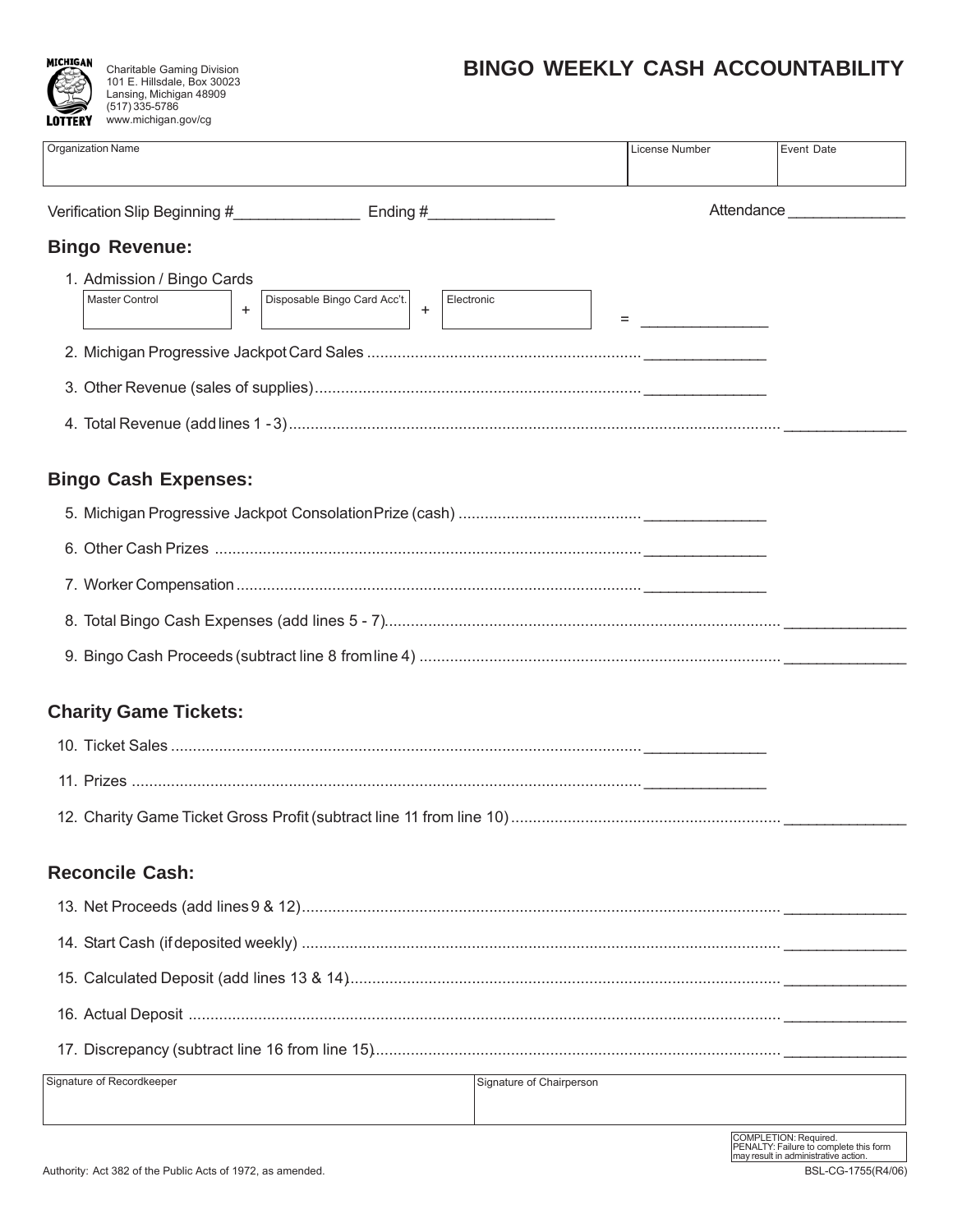

## **BINGO MASTER CONTROL SHEET**

|                         | Organization Name         |                             |              |                                                                                                                                                                           |  |                                                                  |                | Completed By<br>Event Date<br>License Number |                           |                             |                       |               |               |                                                                         |  |        |                |
|-------------------------|---------------------------|-----------------------------|--------------|---------------------------------------------------------------------------------------------------------------------------------------------------------------------------|--|------------------------------------------------------------------|----------------|----------------------------------------------|---------------------------|-----------------------------|-----------------------|---------------|---------------|-------------------------------------------------------------------------|--|--------|----------------|
|                         |                           |                             |              |                                                                                                                                                                           |  |                                                                  |                |                                              |                           |                             |                       |               |               |                                                                         |  |        |                |
|                         | Verifi.<br>Slip<br>Number | Adm.<br>or<br>Adm.<br>Cards | Reg.<br>Hard | # Books $ $ # Books $ $ # Books $ $ # Books $ $ # Books<br>Cards $\frac{\sqrt{2}}{2}$ $\frac{\sqrt{2}}{2}$ $\frac{\sqrt{2}}{2}$ $\frac{\sqrt{2}}{2}$ $\frac{\sqrt{2}}{2}$ |  | $\ensuremath{\mathsf{I}}\xspace\ensuremath{\mathsf{S}}\xspace_-$ | Total<br>Sales |                                              | Verifi.<br>Slip<br>Number | Adm.<br>or<br>Adm.<br>Cards | Reg.<br>Hard<br>Cards | $\frac{1}{2}$ | $\frac{1}{2}$ | # Books   # Books   # Books   # Books   # Books<br>$\frac{\sqrt{2}}{2}$ |  | $\sim$ | Total<br>Sales |
| $\mathbf{1}$            |                           |                             |              |                                                                                                                                                                           |  |                                                                  |                | 23                                           |                           |                             |                       |               |               |                                                                         |  |        |                |
| $\overline{\mathbf{2}}$ |                           |                             |              |                                                                                                                                                                           |  |                                                                  |                | ${\bf 24}$                                   |                           |                             |                       |               |               |                                                                         |  |        |                |
| $\mathbf{3}$            |                           |                             |              |                                                                                                                                                                           |  |                                                                  |                | 25                                           |                           |                             |                       |               |               |                                                                         |  |        |                |
| 4                       |                           |                             |              |                                                                                                                                                                           |  |                                                                  |                | ${\bf 26}$                                   |                           |                             |                       |               |               |                                                                         |  |        |                |
| ${\bf 5}$               |                           |                             |              |                                                                                                                                                                           |  |                                                                  |                | $27\,$                                       |                           |                             |                       |               |               |                                                                         |  |        |                |
| $\bf 6$                 |                           |                             |              |                                                                                                                                                                           |  |                                                                  |                | 28                                           |                           |                             |                       |               |               |                                                                         |  |        |                |
| $\overline{\mathbf{7}}$ |                           |                             |              |                                                                                                                                                                           |  |                                                                  |                | 29                                           |                           |                             |                       |               |               |                                                                         |  |        |                |
| 8                       |                           |                             |              |                                                                                                                                                                           |  |                                                                  |                | $30\,$                                       |                           |                             |                       |               |               |                                                                         |  |        |                |
| $\boldsymbol{9}$        |                           |                             |              |                                                                                                                                                                           |  |                                                                  |                | 31                                           |                           |                             |                       |               |               |                                                                         |  |        |                |
| $10\,$                  |                           |                             |              |                                                                                                                                                                           |  |                                                                  |                | $32\,$                                       |                           |                             |                       |               |               |                                                                         |  |        |                |
| 11                      |                           |                             |              |                                                                                                                                                                           |  |                                                                  |                | 33                                           |                           |                             |                       |               |               |                                                                         |  |        |                |
| $12\,$                  |                           |                             |              |                                                                                                                                                                           |  |                                                                  |                | 34                                           |                           |                             |                       |               |               |                                                                         |  |        |                |
| $13\,$                  |                           |                             |              |                                                                                                                                                                           |  |                                                                  |                | 35                                           |                           |                             |                       |               |               |                                                                         |  |        |                |
| 14                      |                           |                             |              |                                                                                                                                                                           |  |                                                                  |                | $36\,$                                       |                           |                             |                       |               |               |                                                                         |  |        |                |
| $15\,$                  |                           |                             |              |                                                                                                                                                                           |  |                                                                  |                | $37\,$                                       |                           |                             |                       |               |               |                                                                         |  |        |                |
| ${\bf 16}$              |                           |                             |              |                                                                                                                                                                           |  |                                                                  |                | 38                                           |                           |                             |                       |               |               |                                                                         |  |        |                |
| $17\,$                  |                           |                             |              |                                                                                                                                                                           |  |                                                                  |                | 39                                           |                           |                             |                       |               |               |                                                                         |  |        |                |
| $18\,$                  |                           |                             |              |                                                                                                                                                                           |  |                                                                  |                | $40\,$                                       |                           |                             |                       |               |               |                                                                         |  |        |                |
| 19                      |                           |                             |              |                                                                                                                                                                           |  |                                                                  |                |                                              | Totals                    |                             |                       |               |               |                                                                         |  |        |                |
| 20                      |                           |                             |              |                                                                                                                                                                           |  |                                                                  |                |                                              |                           |                             |                       |               |               |                                                                         |  |        |                |
| 21                      |                           |                             |              |                                                                                                                                                                           |  |                                                                  |                | Total Sales*<br>$\mathbb{S}$                 |                           |                             |                       |               |               |                                                                         |  |        |                |
| 22                      |                           |                             |              |                                                                                                                                                                           |  |                                                                  |                |                                              |                           | Actual Cash                 |                       |               |               |                                                                         |  |        |                |
|                         | Totals                    |                             |              |                                                                                                                                                                           |  |                                                                  |                | Discrepancy<br>$\qquad \qquad \$$            |                           |                             |                       |               |               |                                                                         |  |        |                |

\* Enter this amount on the Bingo Weekly Cash Accountability form.

BSL-CG-1625A(R4/06) COMPLETION: Required. PENALTY: Failure to complete this form may result in administrative action.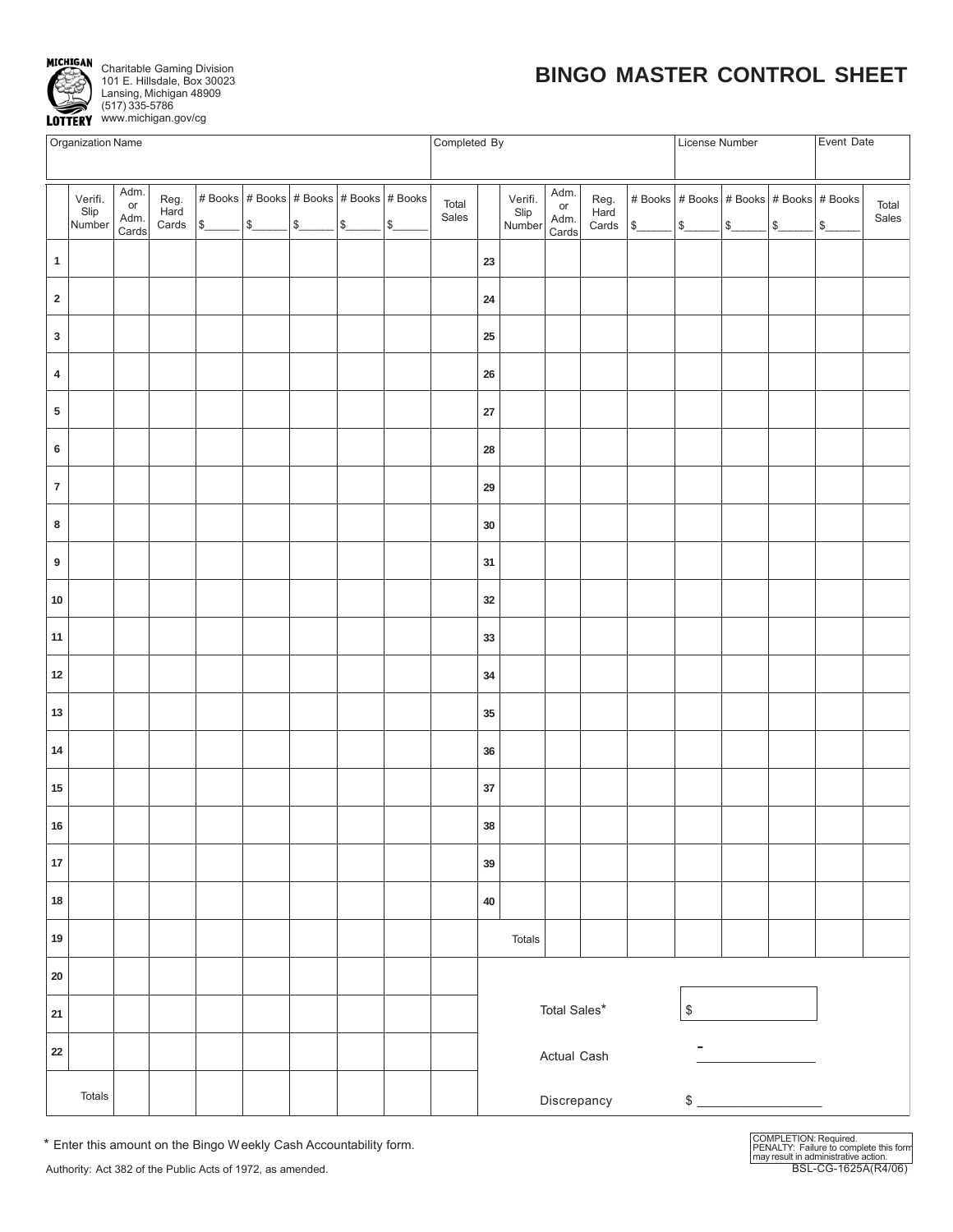

| <b>Organization Name</b> |                           |                             |              |                      |  |  |                                         | Completed By   |            |                           |                             |                       |                                                                                                                                                                                                                                          | License Number |  | Event Date |                |
|--------------------------|---------------------------|-----------------------------|--------------|----------------------|--|--|-----------------------------------------|----------------|------------|---------------------------|-----------------------------|-----------------------|------------------------------------------------------------------------------------------------------------------------------------------------------------------------------------------------------------------------------------------|----------------|--|------------|----------------|
|                          | Verifi.<br>Slip<br>Number | Adm.<br>or<br>Adm.<br>Cards | Reg.<br>Hard | Cards \$ \$ \$ \$ \$ |  |  | # Books # Books # Books # Books # Books | Total<br>Sales |            | Verifi.<br>Slip<br>Number | Adm.<br>or<br>Adm.<br>Cards | Reg.<br>Hard<br>Cards | $ $ # Books $ $ # Books $ $ # Books $ $ # Books $ $ # Books<br>$\frac{\frac{1}{3}}{\frac{1}{100}} \frac{\frac{1}{3}}{\frac{1}{100}} \frac{\frac{1}{3}}{\frac{1}{100}} \frac{\frac{1}{3}}{\frac{1}{100}} \frac{\frac{1}{3}}{\frac{1}{3}}$ |                |  |            | Total<br>Sales |
| $41\,$                   |                           |                             |              |                      |  |  |                                         |                | 63         |                           |                             |                       |                                                                                                                                                                                                                                          |                |  |            |                |
| 42                       |                           |                             |              |                      |  |  |                                         |                | 64         |                           |                             |                       |                                                                                                                                                                                                                                          |                |  |            |                |
| 43                       |                           |                             |              |                      |  |  |                                         |                | 65         |                           |                             |                       |                                                                                                                                                                                                                                          |                |  |            |                |
| 44                       |                           |                             |              |                      |  |  |                                         |                | 66         |                           |                             |                       |                                                                                                                                                                                                                                          |                |  |            |                |
| 45                       |                           |                             |              |                      |  |  |                                         |                | 67         |                           |                             |                       |                                                                                                                                                                                                                                          |                |  |            |                |
| 46                       |                           |                             |              |                      |  |  |                                         |                | 68         |                           |                             |                       |                                                                                                                                                                                                                                          |                |  |            |                |
| 47                       |                           |                             |              |                      |  |  |                                         |                | 69         |                           |                             |                       |                                                                                                                                                                                                                                          |                |  |            |                |
| 48                       |                           |                             |              |                      |  |  |                                         |                | ${\bf 70}$ |                           |                             |                       |                                                                                                                                                                                                                                          |                |  |            |                |
| 49                       |                           |                             |              |                      |  |  |                                         |                | $71$       |                           |                             |                       |                                                                                                                                                                                                                                          |                |  |            |                |
| 50                       |                           |                             |              |                      |  |  |                                         |                | ${\bf 72}$ |                           |                             |                       |                                                                                                                                                                                                                                          |                |  |            |                |
| 51                       |                           |                             |              |                      |  |  |                                         |                | 73         |                           |                             |                       |                                                                                                                                                                                                                                          |                |  |            |                |
| 52                       |                           |                             |              |                      |  |  |                                         |                | ${\bf 74}$ |                           |                             |                       |                                                                                                                                                                                                                                          |                |  |            |                |
| 53                       |                           |                             |              |                      |  |  |                                         |                | ${\bf 75}$ |                           |                             |                       |                                                                                                                                                                                                                                          |                |  |            |                |
| 54                       |                           |                             |              |                      |  |  |                                         |                | ${\bf 76}$ |                           |                             |                       |                                                                                                                                                                                                                                          |                |  |            |                |
| 55                       |                           |                             |              |                      |  |  |                                         |                | ${\bf 77}$ |                           |                             |                       |                                                                                                                                                                                                                                          |                |  |            |                |
| ${\bf 56}$               |                           |                             |              |                      |  |  |                                         |                | 78         |                           |                             |                       |                                                                                                                                                                                                                                          |                |  |            |                |
| 57                       |                           |                             |              |                      |  |  |                                         |                | 79         |                           |                             |                       |                                                                                                                                                                                                                                          |                |  |            |                |
| 58                       |                           |                             |              |                      |  |  |                                         |                | ${\bf 80}$ |                           |                             |                       |                                                                                                                                                                                                                                          |                |  |            |                |
| 59                       |                           |                             |              |                      |  |  |                                         |                | 81         |                           |                             |                       |                                                                                                                                                                                                                                          |                |  |            |                |
| 60                       |                           |                             |              |                      |  |  |                                         |                | 82         |                           |                             |                       |                                                                                                                                                                                                                                          |                |  |            |                |
| 61                       |                           |                             |              |                      |  |  |                                         |                | 83         |                           |                             |                       |                                                                                                                                                                                                                                          |                |  |            |                |
| 62                       |                           |                             |              |                      |  |  |                                         |                | 84         |                           |                             |                       |                                                                                                                                                                                                                                          |                |  |            |                |
|                          | Totals                    |                             |              |                      |  |  |                                         |                |            | Totals                    |                             |                       |                                                                                                                                                                                                                                          |                |  |            |                |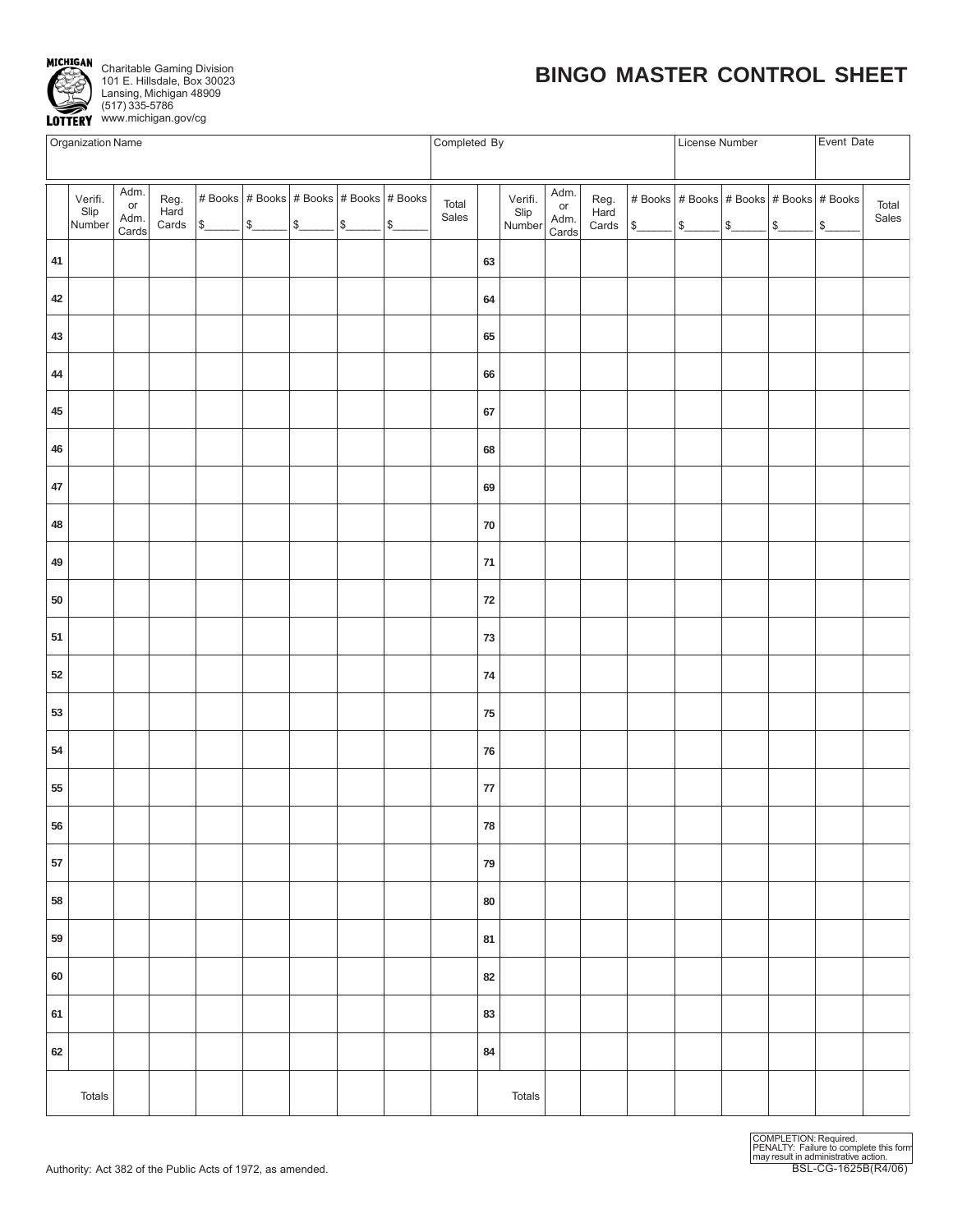

| Organization Name |                           |                                                     |              |                                                         |  |  |  |   | Completed By   |     |                           |                             |                                  | License Number |  | Event Date                                               |                |
|-------------------|---------------------------|-----------------------------------------------------|--------------|---------------------------------------------------------|--|--|--|---|----------------|-----|---------------------------|-----------------------------|----------------------------------|----------------|--|----------------------------------------------------------|----------------|
|                   |                           |                                                     |              |                                                         |  |  |  |   |                |     |                           |                             |                                  |                |  |                                                          |                |
|                   | Verifi.<br>Slip<br>Number | Adm.<br>$\mathop{\sf or}\nolimits$<br>Adm.<br>Cards | Reg.<br>Hard | # Books $ $ # Books $ $ # Books $ $ # Books $ $ # Books |  |  |  | s | Total<br>Sales |     | Verifi.<br>Slip<br>Number | Adm.<br>or<br>Adm.<br>Cards | Reg.<br>Hard<br>$\textsf{Cards}$ |                |  | # Books # Books # Books # Books # Books<br>$\frac{1}{2}$ | Total<br>Sales |
| 85                |                           |                                                     |              |                                                         |  |  |  |   |                | 107 |                           |                             |                                  |                |  |                                                          |                |
| 86                |                           |                                                     |              |                                                         |  |  |  |   |                | 108 |                           |                             |                                  |                |  |                                                          |                |
| 87                |                           |                                                     |              |                                                         |  |  |  |   |                | 109 |                           |                             |                                  |                |  |                                                          |                |
| 88                |                           |                                                     |              |                                                         |  |  |  |   |                | 110 |                           |                             |                                  |                |  |                                                          |                |
| 89                |                           |                                                     |              |                                                         |  |  |  |   |                | 111 |                           |                             |                                  |                |  |                                                          |                |
| $90\,$            |                           |                                                     |              |                                                         |  |  |  |   |                | 112 |                           |                             |                                  |                |  |                                                          |                |
| 91                |                           |                                                     |              |                                                         |  |  |  |   |                | 113 |                           |                             |                                  |                |  |                                                          |                |
| 92                |                           |                                                     |              |                                                         |  |  |  |   |                | 114 |                           |                             |                                  |                |  |                                                          |                |
| 93                |                           |                                                     |              |                                                         |  |  |  |   |                | 115 |                           |                             |                                  |                |  |                                                          |                |
| 94                |                           |                                                     |              |                                                         |  |  |  |   |                | 116 |                           |                             |                                  |                |  |                                                          |                |
| 95                |                           |                                                     |              |                                                         |  |  |  |   |                | 117 |                           |                             |                                  |                |  |                                                          |                |
| 96                |                           |                                                     |              |                                                         |  |  |  |   |                | 118 |                           |                             |                                  |                |  |                                                          |                |
| $97\,$            |                           |                                                     |              |                                                         |  |  |  |   |                | 119 |                           |                             |                                  |                |  |                                                          |                |
| 98                |                           |                                                     |              |                                                         |  |  |  |   |                | 120 |                           |                             |                                  |                |  |                                                          |                |
| 99                |                           |                                                     |              |                                                         |  |  |  |   |                | 121 |                           |                             |                                  |                |  |                                                          |                |
| 100               |                           |                                                     |              |                                                         |  |  |  |   |                | 122 |                           |                             |                                  |                |  |                                                          |                |
| 101               |                           |                                                     |              |                                                         |  |  |  |   |                | 123 |                           |                             |                                  |                |  |                                                          |                |
| 102               |                           |                                                     |              |                                                         |  |  |  |   |                | 124 |                           |                             |                                  |                |  |                                                          |                |
| 103               |                           |                                                     |              |                                                         |  |  |  |   |                | 125 |                           |                             |                                  |                |  |                                                          |                |
| 104               |                           |                                                     |              |                                                         |  |  |  |   |                | 126 |                           |                             |                                  |                |  |                                                          |                |
| 105               |                           |                                                     |              |                                                         |  |  |  |   |                | 127 |                           |                             |                                  |                |  |                                                          |                |
| 106               |                           |                                                     |              |                                                         |  |  |  |   |                | 128 |                           |                             |                                  |                |  |                                                          |                |
|                   | Totals                    |                                                     |              |                                                         |  |  |  |   |                |     | Totals                    |                             |                                  |                |  |                                                          |                |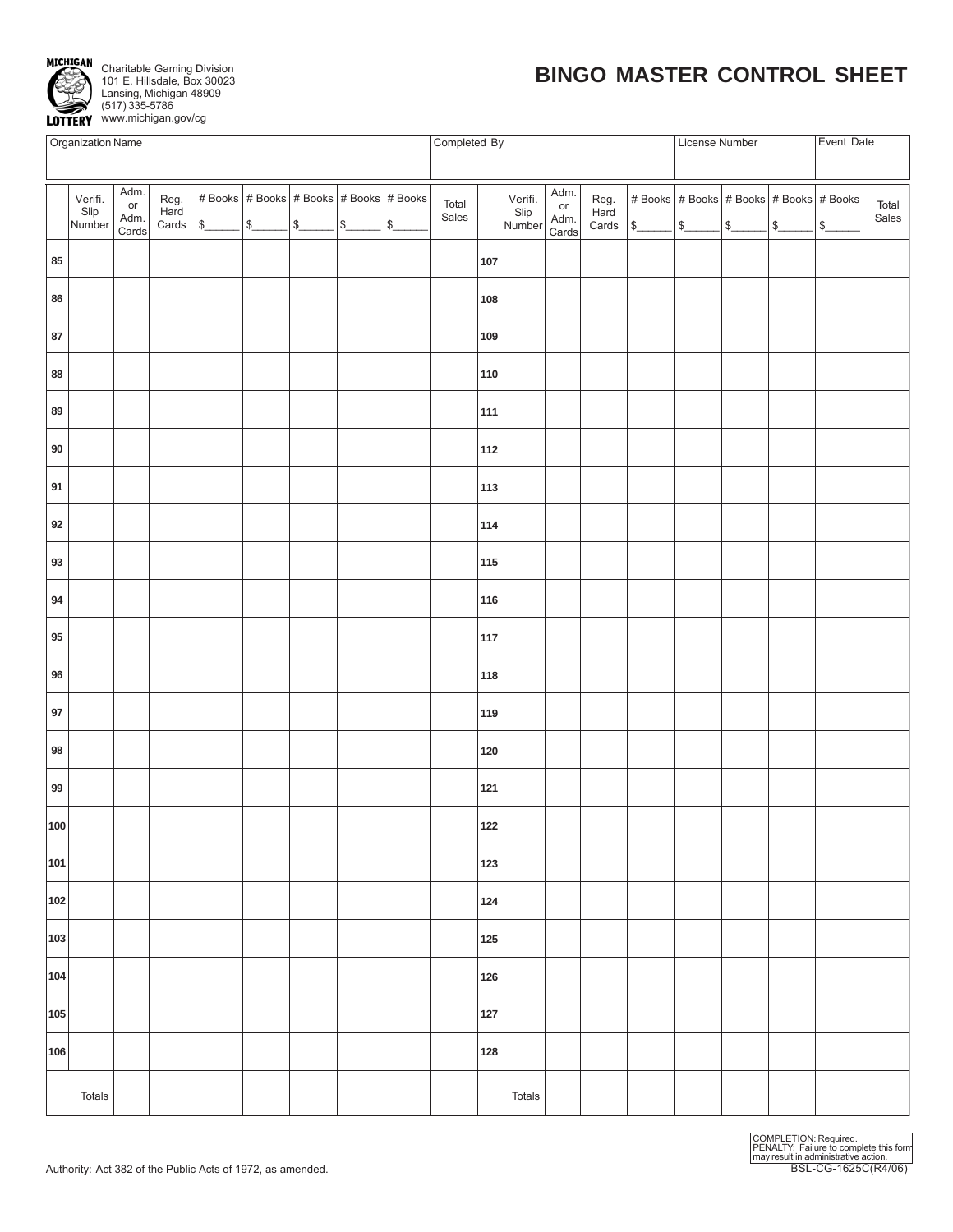

| Organization Name |                           |                                                     |                       |                                                                      |  |                                                 |  |                                  | Completed By   |     |                           |                             |                                  |        | License Number |                                                 | Event Date    |                |
|-------------------|---------------------------|-----------------------------------------------------|-----------------------|----------------------------------------------------------------------|--|-------------------------------------------------|--|----------------------------------|----------------|-----|---------------------------|-----------------------------|----------------------------------|--------|----------------|-------------------------------------------------|---------------|----------------|
|                   |                           |                                                     |                       |                                                                      |  |                                                 |  |                                  |                |     |                           |                             |                                  |        |                |                                                 |               |                |
|                   | Verifi.<br>Slip<br>Number | Adm.<br>$\mathop{\sf or}\nolimits$<br>Adm.<br>Cards | Reg.<br>Hard<br>Cards | $\frac{\sqrt{25}}{25}$ $\frac{\sqrt{25}}{25}$ $\frac{\sqrt{25}}{25}$ |  | # Books   # Books   # Books   # Books   # Books |  | $ \ensuremath{\mathfrak{s}}_{-}$ | Total<br>Sales |     | Verifi.<br>Slip<br>Number | Adm.<br>or<br>Adm.<br>Cards | Reg.<br>Hard<br>$\textsf{Cards}$ | $\int$ | $\frac{1}{2}$  | # Books   # Books   # Books   # Books   # Books | $\frac{1}{2}$ | Total<br>Sales |
| 129               |                           |                                                     |                       |                                                                      |  |                                                 |  |                                  |                | 151 |                           |                             |                                  |        |                |                                                 |               |                |
| 130               |                           |                                                     |                       |                                                                      |  |                                                 |  |                                  |                | 152 |                           |                             |                                  |        |                |                                                 |               |                |
| 131               |                           |                                                     |                       |                                                                      |  |                                                 |  |                                  |                | 153 |                           |                             |                                  |        |                |                                                 |               |                |
| 132               |                           |                                                     |                       |                                                                      |  |                                                 |  |                                  |                | 154 |                           |                             |                                  |        |                |                                                 |               |                |
| 133               |                           |                                                     |                       |                                                                      |  |                                                 |  |                                  |                | 155 |                           |                             |                                  |        |                |                                                 |               |                |
| 134               |                           |                                                     |                       |                                                                      |  |                                                 |  |                                  |                | 156 |                           |                             |                                  |        |                |                                                 |               |                |
| 135               |                           |                                                     |                       |                                                                      |  |                                                 |  |                                  |                | 157 |                           |                             |                                  |        |                |                                                 |               |                |
| 136               |                           |                                                     |                       |                                                                      |  |                                                 |  |                                  |                | 158 |                           |                             |                                  |        |                |                                                 |               |                |
| 137               |                           |                                                     |                       |                                                                      |  |                                                 |  |                                  |                | 159 |                           |                             |                                  |        |                |                                                 |               |                |
| 138               |                           |                                                     |                       |                                                                      |  |                                                 |  |                                  |                | 160 |                           |                             |                                  |        |                |                                                 |               |                |
| 139               |                           |                                                     |                       |                                                                      |  |                                                 |  |                                  |                | 161 |                           |                             |                                  |        |                |                                                 |               |                |
| 140               |                           |                                                     |                       |                                                                      |  |                                                 |  |                                  |                | 162 |                           |                             |                                  |        |                |                                                 |               |                |
| 141               |                           |                                                     |                       |                                                                      |  |                                                 |  |                                  |                | 163 |                           |                             |                                  |        |                |                                                 |               |                |
| 142               |                           |                                                     |                       |                                                                      |  |                                                 |  |                                  |                | 164 |                           |                             |                                  |        |                |                                                 |               |                |
| 143               |                           |                                                     |                       |                                                                      |  |                                                 |  |                                  |                | 165 |                           |                             |                                  |        |                |                                                 |               |                |
| 144               |                           |                                                     |                       |                                                                      |  |                                                 |  |                                  |                | 166 |                           |                             |                                  |        |                |                                                 |               |                |
| 145               |                           |                                                     |                       |                                                                      |  |                                                 |  |                                  |                | 167 |                           |                             |                                  |        |                |                                                 |               |                |
| 146               |                           |                                                     |                       |                                                                      |  |                                                 |  |                                  |                | 168 |                           |                             |                                  |        |                |                                                 |               |                |
| 147               |                           |                                                     |                       |                                                                      |  |                                                 |  |                                  |                | 169 |                           |                             |                                  |        |                |                                                 |               |                |
| 148               |                           |                                                     |                       |                                                                      |  |                                                 |  |                                  |                | 170 |                           |                             |                                  |        |                |                                                 |               |                |
| 149               |                           |                                                     |                       |                                                                      |  |                                                 |  |                                  |                | 171 |                           |                             |                                  |        |                |                                                 |               |                |
| 150               |                           |                                                     |                       |                                                                      |  |                                                 |  |                                  |                | 172 |                           |                             |                                  |        |                |                                                 |               |                |
|                   | Totals                    |                                                     |                       |                                                                      |  |                                                 |  |                                  |                |     | Totals                    |                             |                                  |        |                |                                                 |               |                |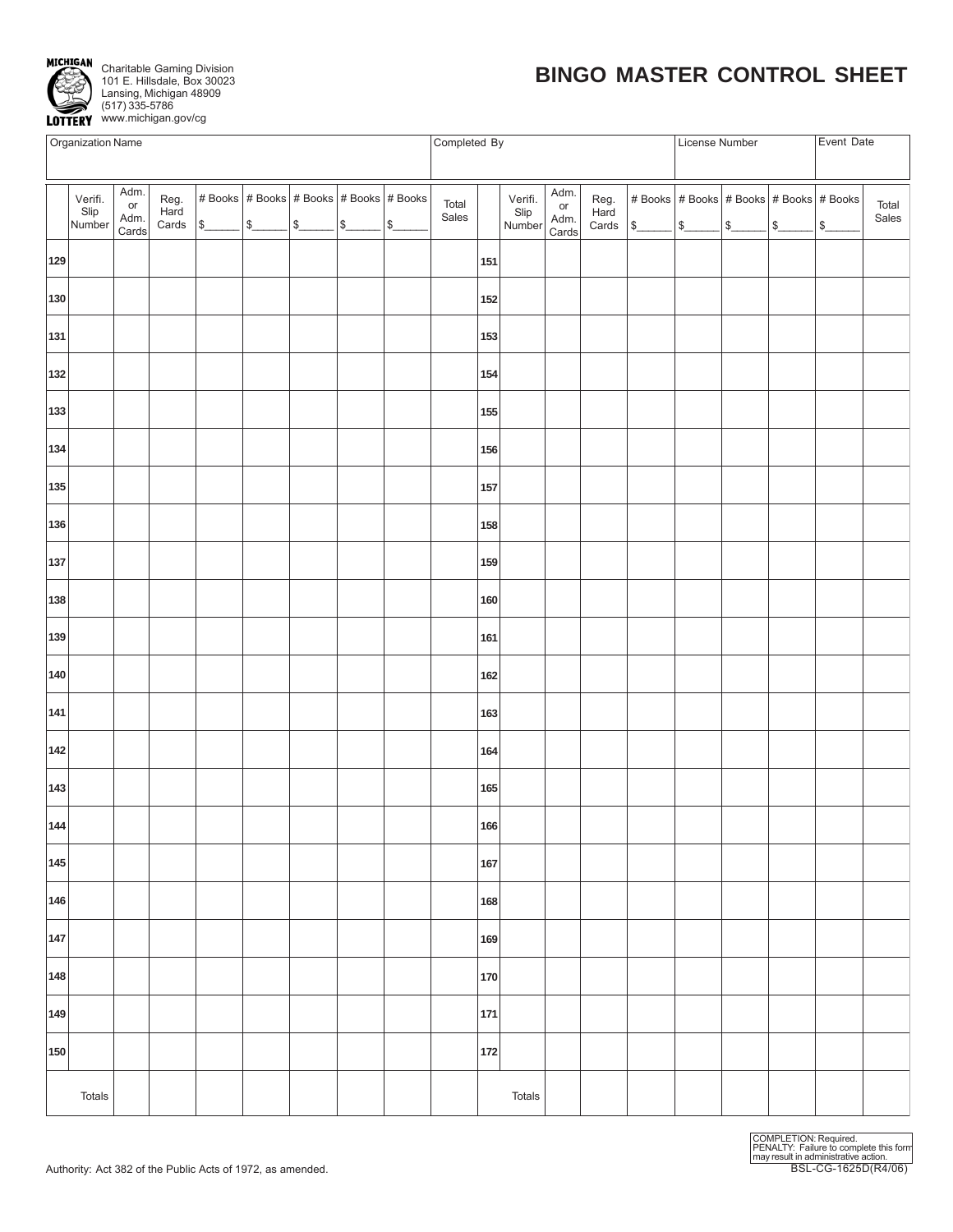

| Organization Name |                           |                             |                       |  |                                                         |  |   |               | Completed By   |     |                           |                             |                                  |               | License Number |                                                 |               | Event Date    |                |
|-------------------|---------------------------|-----------------------------|-----------------------|--|---------------------------------------------------------|--|---|---------------|----------------|-----|---------------------------|-----------------------------|----------------------------------|---------------|----------------|-------------------------------------------------|---------------|---------------|----------------|
|                   |                           |                             |                       |  |                                                         |  |   |               |                |     |                           |                             |                                  |               |                |                                                 |               |               |                |
|                   | Verifi.<br>Slip<br>Number | Adm.<br>or<br>Adm.<br>Cards | Reg.<br>Hard<br>Cards |  | # Books $ $ # Books $ $ # Books $ $ # Books $ $ # Books |  | s | $\mathcal{L}$ | Total<br>Sales |     | Verifi.<br>Slip<br>Number | Adm.<br>or<br>Adm.<br>Cards | Reg.<br>Hard<br>$\textsf{Cards}$ | $\frac{1}{2}$ | $\frac{1}{2}$  | # Books   # Books   # Books   # Books   # Books | $\frac{1}{3}$ | $\frac{1}{2}$ | Total<br>Sales |
| 173               |                           |                             |                       |  |                                                         |  |   |               |                | 195 |                           |                             |                                  |               |                |                                                 |               |               |                |
| 174               |                           |                             |                       |  |                                                         |  |   |               |                | 196 |                           |                             |                                  |               |                |                                                 |               |               |                |
| 175               |                           |                             |                       |  |                                                         |  |   |               |                | 197 |                           |                             |                                  |               |                |                                                 |               |               |                |
| 176               |                           |                             |                       |  |                                                         |  |   |               |                | 198 |                           |                             |                                  |               |                |                                                 |               |               |                |
| 177               |                           |                             |                       |  |                                                         |  |   |               |                | 199 |                           |                             |                                  |               |                |                                                 |               |               |                |
| 178               |                           |                             |                       |  |                                                         |  |   |               |                | 200 |                           |                             |                                  |               |                |                                                 |               |               |                |
| 179               |                           |                             |                       |  |                                                         |  |   |               |                | 201 |                           |                             |                                  |               |                |                                                 |               |               |                |
| 180               |                           |                             |                       |  |                                                         |  |   |               |                | 202 |                           |                             |                                  |               |                |                                                 |               |               |                |
| 181               |                           |                             |                       |  |                                                         |  |   |               |                | 203 |                           |                             |                                  |               |                |                                                 |               |               |                |
| 182               |                           |                             |                       |  |                                                         |  |   |               |                | 204 |                           |                             |                                  |               |                |                                                 |               |               |                |
| 183               |                           |                             |                       |  |                                                         |  |   |               |                | 205 |                           |                             |                                  |               |                |                                                 |               |               |                |
| 184               |                           |                             |                       |  |                                                         |  |   |               |                | 206 |                           |                             |                                  |               |                |                                                 |               |               |                |
| 185               |                           |                             |                       |  |                                                         |  |   |               |                | 207 |                           |                             |                                  |               |                |                                                 |               |               |                |
| 186               |                           |                             |                       |  |                                                         |  |   |               |                | 208 |                           |                             |                                  |               |                |                                                 |               |               |                |
| 187               |                           |                             |                       |  |                                                         |  |   |               |                | 209 |                           |                             |                                  |               |                |                                                 |               |               |                |
| 188               |                           |                             |                       |  |                                                         |  |   |               |                | 210 |                           |                             |                                  |               |                |                                                 |               |               |                |
| 189               |                           |                             |                       |  |                                                         |  |   |               |                | 211 |                           |                             |                                  |               |                |                                                 |               |               |                |
| 190               |                           |                             |                       |  |                                                         |  |   |               |                | 212 |                           |                             |                                  |               |                |                                                 |               |               |                |
| 191               |                           |                             |                       |  |                                                         |  |   |               |                | 213 |                           |                             |                                  |               |                |                                                 |               |               |                |
| 192               |                           |                             |                       |  |                                                         |  |   |               |                | 214 |                           |                             |                                  |               |                |                                                 |               |               |                |
| 193               |                           |                             |                       |  |                                                         |  |   |               |                | 215 |                           |                             |                                  |               |                |                                                 |               |               |                |
| 194               |                           |                             |                       |  |                                                         |  |   |               |                | 216 |                           |                             |                                  |               |                |                                                 |               |               |                |
|                   | Totals                    |                             |                       |  |                                                         |  |   |               |                |     | Totals                    |                             |                                  |               |                |                                                 |               |               |                |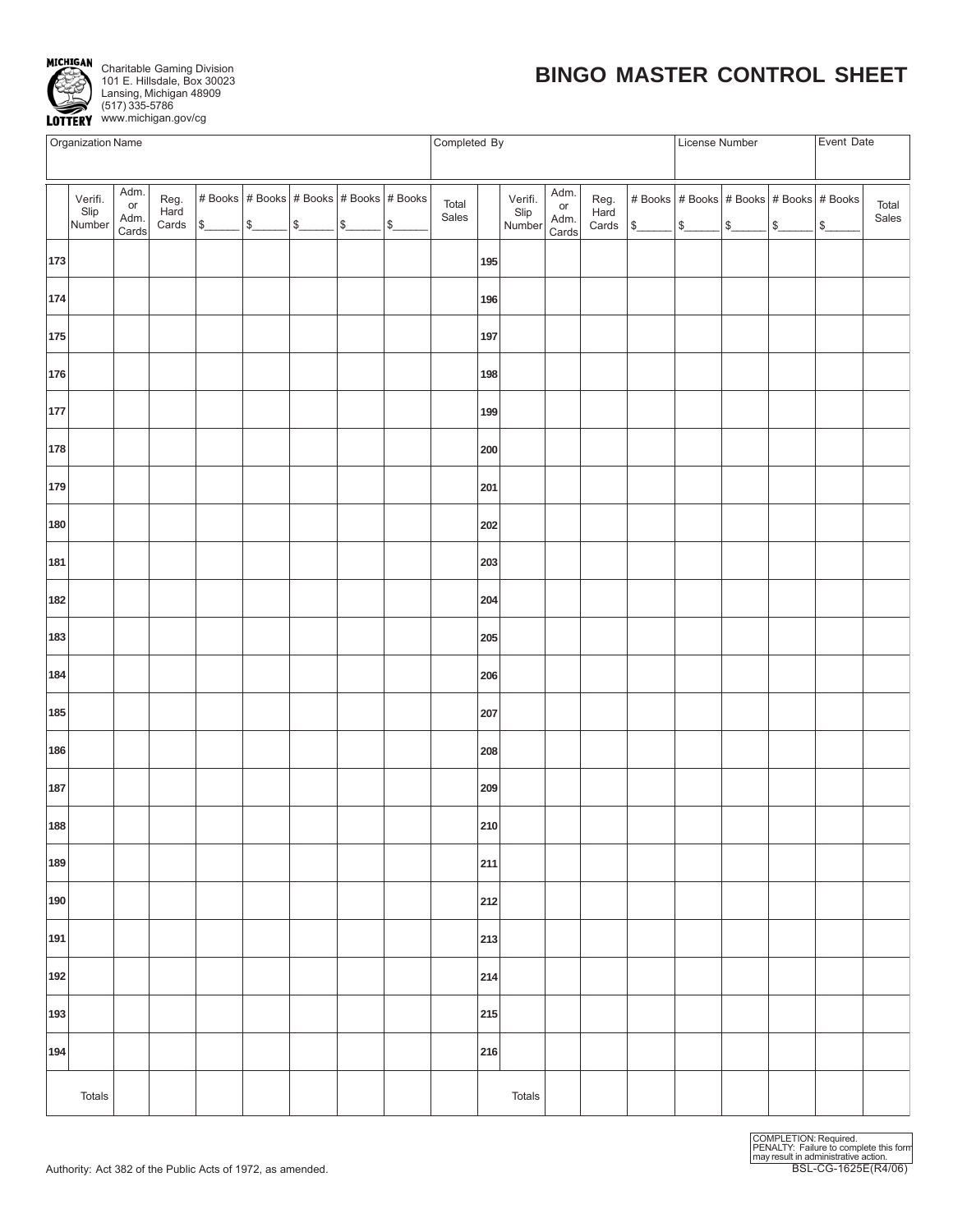

| Organization Name |                |                            |                  |  |                                                                         |  |        |               | Completed By |     |                 |               |                |               | License Number |                                         |        | Event Date    |       |
|-------------------|----------------|----------------------------|------------------|--|-------------------------------------------------------------------------|--|--------|---------------|--------------|-----|-----------------|---------------|----------------|---------------|----------------|-----------------------------------------|--------|---------------|-------|
|                   |                |                            |                  |  |                                                                         |  |        |               |              |     |                 |               |                |               |                |                                         |        |               |       |
|                   |                | Adm.                       |                  |  |                                                                         |  |        |               |              |     |                 | Adm.          |                |               |                |                                         |        |               |       |
|                   | Verifi.        | $\mathop{\sf or}\nolimits$ | Reg.<br>Hard     |  | # Books $\vert$ # Books $\vert$ # Books $\vert$ # Books $\vert$ # Books |  |        |               | Total        |     | Verifi.<br>Slip | or            | Reg.<br>Hard   |               |                | # Books # Books # Books # Books # Books |        |               | Total |
|                   | Slip<br>Number | Adm.<br>Cards              | $\textsf{Cards}$ |  | $ \mathsf{s}\_\_\_\_\$                                                  |  | $\int$ | $\mathcal{L}$ | Sales        |     | Number          | Adm.<br>Cards | $\mbox{Cards}$ | $\frac{1}{2}$ | $s$ $s$        |                                         | $ $ \$ | $\frac{1}{2}$ | Sales |
|                   |                |                            |                  |  |                                                                         |  |        |               |              |     |                 |               |                |               |                |                                         |        |               |       |
| 217               |                |                            |                  |  |                                                                         |  |        |               |              | 239 |                 |               |                |               |                |                                         |        |               |       |
|                   |                |                            |                  |  |                                                                         |  |        |               |              |     |                 |               |                |               |                |                                         |        |               |       |
| 218               |                |                            |                  |  |                                                                         |  |        |               |              | 240 |                 |               |                |               |                |                                         |        |               |       |
|                   |                |                            |                  |  |                                                                         |  |        |               |              |     |                 |               |                |               |                |                                         |        |               |       |
| 219               |                |                            |                  |  |                                                                         |  |        |               |              | 241 |                 |               |                |               |                |                                         |        |               |       |
|                   |                |                            |                  |  |                                                                         |  |        |               |              |     |                 |               |                |               |                |                                         |        |               |       |
| 220               |                |                            |                  |  |                                                                         |  |        |               |              | 242 |                 |               |                |               |                |                                         |        |               |       |
|                   |                |                            |                  |  |                                                                         |  |        |               |              |     |                 |               |                |               |                |                                         |        |               |       |
| 221               |                |                            |                  |  |                                                                         |  |        |               |              | 243 |                 |               |                |               |                |                                         |        |               |       |
|                   |                |                            |                  |  |                                                                         |  |        |               |              |     |                 |               |                |               |                |                                         |        |               |       |
| 222               |                |                            |                  |  |                                                                         |  |        |               |              | 244 |                 |               |                |               |                |                                         |        |               |       |
|                   |                |                            |                  |  |                                                                         |  |        |               |              |     |                 |               |                |               |                |                                         |        |               |       |
| 223               |                |                            |                  |  |                                                                         |  |        |               |              | 245 |                 |               |                |               |                |                                         |        |               |       |
|                   |                |                            |                  |  |                                                                         |  |        |               |              |     |                 |               |                |               |                |                                         |        |               |       |
| 224               |                |                            |                  |  |                                                                         |  |        |               |              | 246 |                 |               |                |               |                |                                         |        |               |       |
| 225               |                |                            |                  |  |                                                                         |  |        |               |              | 247 |                 |               |                |               |                |                                         |        |               |       |
|                   |                |                            |                  |  |                                                                         |  |        |               |              |     |                 |               |                |               |                |                                         |        |               |       |
| 226               |                |                            |                  |  |                                                                         |  |        |               |              | 248 |                 |               |                |               |                |                                         |        |               |       |
|                   |                |                            |                  |  |                                                                         |  |        |               |              |     |                 |               |                |               |                |                                         |        |               |       |
| 227               |                |                            |                  |  |                                                                         |  |        |               |              | 249 |                 |               |                |               |                |                                         |        |               |       |
|                   |                |                            |                  |  |                                                                         |  |        |               |              |     |                 |               |                |               |                |                                         |        |               |       |
| 228               |                |                            |                  |  |                                                                         |  |        |               |              | 250 |                 |               |                |               |                |                                         |        |               |       |
|                   |                |                            |                  |  |                                                                         |  |        |               |              |     |                 |               |                |               |                |                                         |        |               |       |
| 229               |                |                            |                  |  |                                                                         |  |        |               |              | 251 |                 |               |                |               |                |                                         |        |               |       |
|                   |                |                            |                  |  |                                                                         |  |        |               |              |     |                 |               |                |               |                |                                         |        |               |       |
| 230               |                |                            |                  |  |                                                                         |  |        |               |              | 252 |                 |               |                |               |                |                                         |        |               |       |
|                   |                |                            |                  |  |                                                                         |  |        |               |              |     |                 |               |                |               |                |                                         |        |               |       |
| 231               |                |                            |                  |  |                                                                         |  |        |               |              | 253 |                 |               |                |               |                |                                         |        |               |       |
|                   |                |                            |                  |  |                                                                         |  |        |               |              |     |                 |               |                |               |                |                                         |        |               |       |
| 232               |                |                            |                  |  |                                                                         |  |        |               |              | 254 |                 |               |                |               |                |                                         |        |               |       |
|                   |                |                            |                  |  |                                                                         |  |        |               |              |     |                 |               |                |               |                |                                         |        |               |       |
| 233               |                |                            |                  |  |                                                                         |  |        |               |              | 255 |                 |               |                |               |                |                                         |        |               |       |
|                   |                |                            |                  |  |                                                                         |  |        |               |              |     |                 |               |                |               |                |                                         |        |               |       |
| 234               |                |                            |                  |  |                                                                         |  |        |               |              | 256 |                 |               |                |               |                |                                         |        |               |       |
|                   |                |                            |                  |  |                                                                         |  |        |               |              |     |                 |               |                |               |                |                                         |        |               |       |
| 235               |                |                            |                  |  |                                                                         |  |        |               |              | 257 |                 |               |                |               |                |                                         |        |               |       |
| 236               |                |                            |                  |  |                                                                         |  |        |               |              | 258 |                 |               |                |               |                |                                         |        |               |       |
|                   |                |                            |                  |  |                                                                         |  |        |               |              |     |                 |               |                |               |                |                                         |        |               |       |
| 237               |                |                            |                  |  |                                                                         |  |        |               |              | 259 |                 |               |                |               |                |                                         |        |               |       |
|                   |                |                            |                  |  |                                                                         |  |        |               |              |     |                 |               |                |               |                |                                         |        |               |       |
| 238               |                |                            |                  |  |                                                                         |  |        |               |              | 260 |                 |               |                |               |                |                                         |        |               |       |
|                   |                |                            |                  |  |                                                                         |  |        |               |              |     |                 |               |                |               |                |                                         |        |               |       |
|                   |                |                            |                  |  |                                                                         |  |        |               |              |     |                 |               |                |               |                |                                         |        |               |       |
|                   | Totals         |                            |                  |  |                                                                         |  |        |               |              |     | Totals          |               |                |               |                |                                         |        |               |       |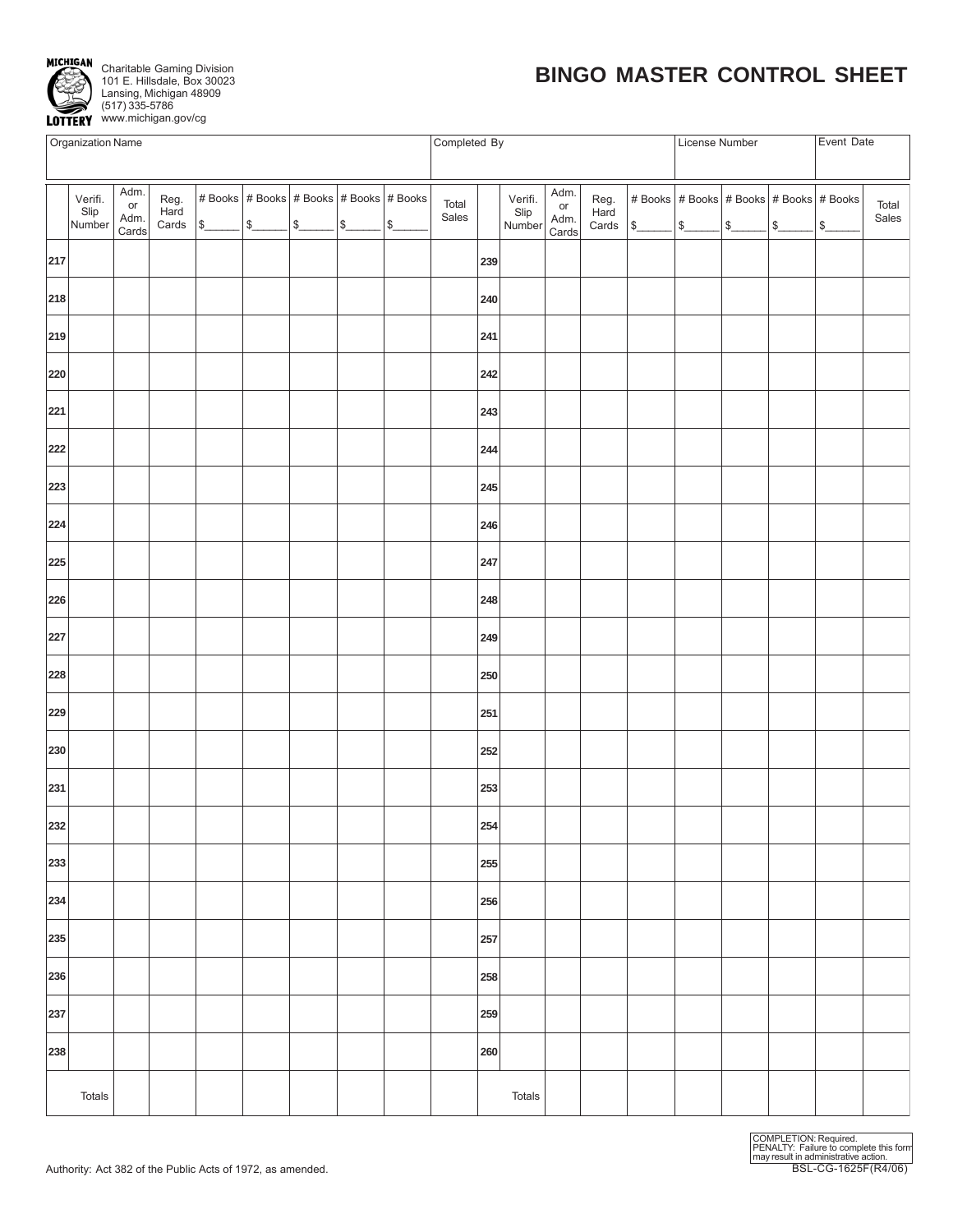

101 E. Hillsdale, Box 30023 Lansing, Michigan 48909 (517) 335-5786 www.michigan.gov/cg

## **DISPOSABLE BINGO CARD ACCOUNTABILITY**

| <b>Organization Name</b> | Completed By | . License Number | Event Date |
|--------------------------|--------------|------------------|------------|
|                          |              |                  |            |

#### **FLOOR SALES**

|               | Color 1 |    |             |       |       |            |                        | Color 2 |    |             |       |       |            |                        |
|---------------|---------|----|-------------|-------|-------|------------|------------------------|---------|----|-------------|-------|-------|------------|------------------------|
| Worker's Name | Out     | In | No.<br>Sold | Price | Sales | Cash<br>In | Cash<br>Over/<br>Short | Out     | In | No.<br>Sold | Price | Sales | Cash<br>In | Cash<br>Over/<br>Short |
|               |         |    |             |       |       |            |                        |         |    |             |       |       |            |                        |
|               |         |    |             |       |       |            |                        |         |    |             |       |       |            |                        |
|               |         |    |             |       |       |            |                        |         |    |             |       |       |            |                        |
| Totals        |         |    |             |       |       |            |                        |         |    |             |       |       |            |                        |

|               | Color 3 |    |             |       |       |               |                        | Color 4 |    |             |       |       |            |                        |
|---------------|---------|----|-------------|-------|-------|---------------|------------------------|---------|----|-------------|-------|-------|------------|------------------------|
| Worker's Name | Out     | In | No.<br>Sold | Price | Sales | Cash<br>$\ln$ | Cash<br>Over/<br>Short | Out     | In | No.<br>Sold | Price | Sales | Cash<br>ln | Cash<br>Over/<br>Short |
|               |         |    |             |       |       |               |                        |         |    |             |       |       |            |                        |
|               |         |    |             |       |       |               |                        |         |    |             |       |       |            |                        |
|               |         |    |             |       |       |               |                        |         |    |             |       |       |            |                        |
| Totals        |         |    |             |       |       |               |                        |         |    |             |       |       |            |                        |

#### **DOOR SALES**

| Type/Color of Card | Out | In | No.<br>Sold | Price | Sales | Cash In | Cash<br>Over/<br>Short |                 | Total<br>Sales |
|--------------------|-----|----|-------------|-------|-------|---------|------------------------|-----------------|----------------|
|                    |     |    |             |       |       |         |                        | Floor - Color 1 |                |
|                    |     |    |             |       |       |         |                        | Floor - Color 2 |                |
|                    |     |    |             |       |       |         |                        | Floor - Color 3 |                |
|                    |     |    |             |       |       |         |                        | Floor - Color 4 |                |
|                    |     |    |             |       |       |         |                        | Total Page 2    |                |
|                    |     |    |             |       |       |         |                        | Door Sales      |                |
|                    |     |    |             |       |       |         |                        | Total Sales*    |                |
|                    |     |    |             |       |       |         |                        |                 |                |
|                    |     |    |             |       |       |         |                        |                 |                |
|                    |     |    |             |       |       |         |                        |                 |                |
|                    |     |    |             |       |       |         |                        |                 |                |
|                    |     |    |             |       |       |         |                        |                 |                |
|                    |     |    |             |       |       |         |                        |                 |                |
|                    |     |    |             |       |       |         |                        |                 |                |
|                    |     |    |             |       |       |         |                        |                 |                |
| Totals             |     |    |             |       |       |         |                        |                 |                |

\* Enter this amount on the Bingo W eekly Cash Accountability forms.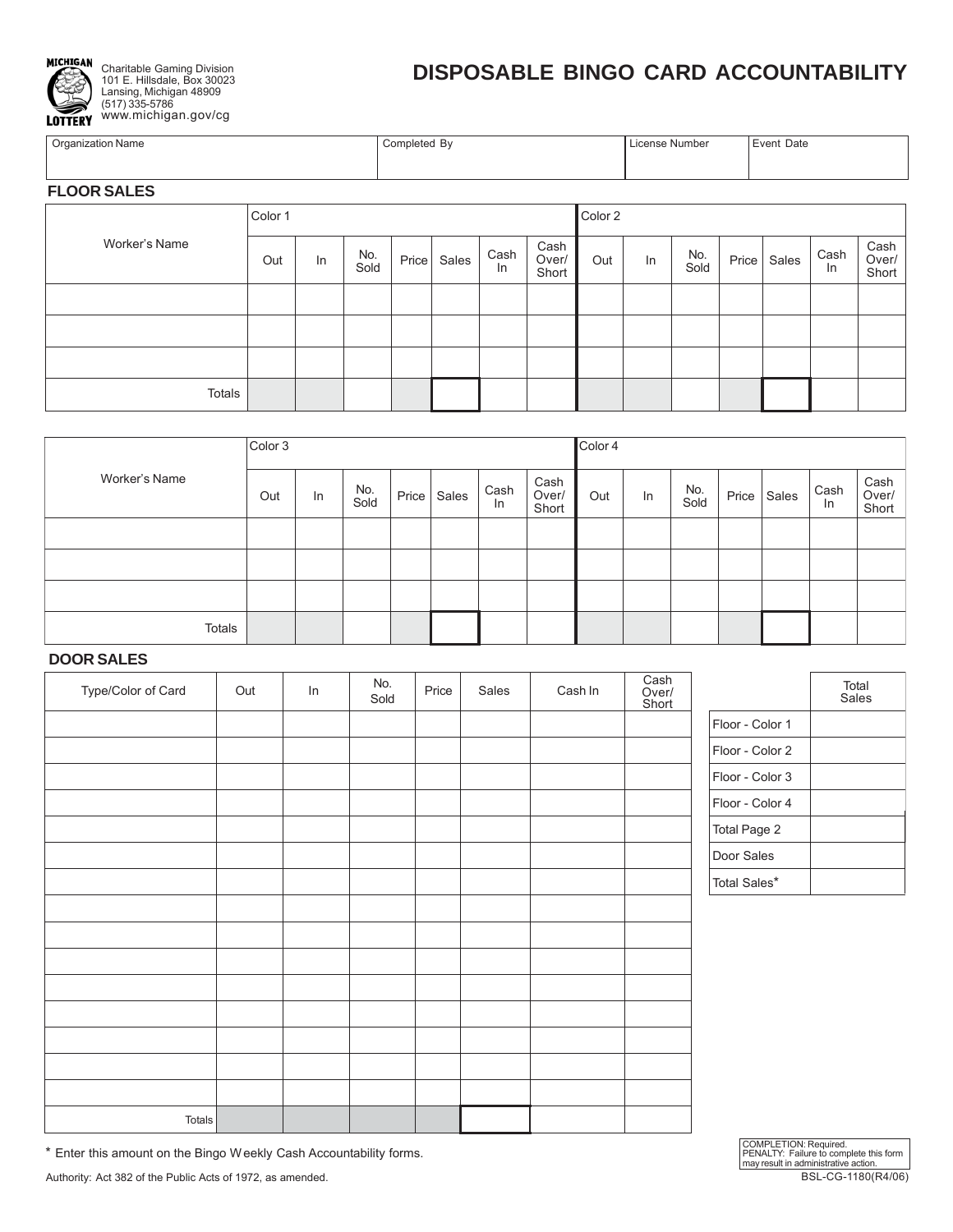#### **FLOOR SALES (continued)**

|               | Color 5 |    |             |       |       |            |                        | Color <sub>6</sub> |    |             |       |       |            |                        |
|---------------|---------|----|-------------|-------|-------|------------|------------------------|--------------------|----|-------------|-------|-------|------------|------------------------|
| Worker's Name | Out     | In | No.<br>Sold | Price | Sales | Cash<br>In | Cash<br>Over/<br>Short | Out                | In | No.<br>Sold | Price | Sales | Cash<br>In | Cash<br>Over/<br>Short |
|               |         |    |             |       |       |            |                        |                    |    |             |       |       |            |                        |
|               |         |    |             |       |       |            |                        |                    |    |             |       |       |            |                        |
|               |         |    |             |       |       |            |                        |                    |    |             |       |       |            |                        |
| Totals        |         |    |             |       |       |            |                        |                    |    |             |       |       |            |                        |

|               | Color 7 |    |             |       |       |            |                        | Color 8 |    |             |       |       |            |                        |
|---------------|---------|----|-------------|-------|-------|------------|------------------------|---------|----|-------------|-------|-------|------------|------------------------|
| Worker's Name | Out     | In | No.<br>Sold | Price | Sales | Cash<br>In | Cash<br>Over/<br>Short | Out     | In | No.<br>Sold | Price | Sales | Cash<br>In | Cash<br>Over/<br>Short |
|               |         |    |             |       |       |            |                        |         |    |             |       |       |            |                        |
|               |         |    |             |       |       |            |                        |         |    |             |       |       |            |                        |
|               |         |    |             |       |       |            |                        |         |    |             |       |       |            |                        |
| Totals        |         |    |             |       |       |            |                        |         |    |             |       |       |            |                        |

|               | Color 9 |    |             |       |       |            |                        | Color 10 |    |             |       |       |            |                        |
|---------------|---------|----|-------------|-------|-------|------------|------------------------|----------|----|-------------|-------|-------|------------|------------------------|
| Worker's Name | Out     | In | No.<br>Sold | Price | Sales | Cash<br>In | Cash<br>Over/<br>Short | Out      | In | No.<br>Sold | Price | Sales | Cash<br>In | Cash<br>Over/<br>Short |
|               |         |    |             |       |       |            |                        |          |    |             |       |       |            |                        |
|               |         |    |             |       |       |            |                        |          |    |             |       |       |            |                        |
|               |         |    |             |       |       |            |                        |          |    |             |       |       |            |                        |
| Totals        |         |    |             |       |       |            |                        |          |    |             |       |       |            |                        |

|               | Color 11 |    |             |       |       |             |                        |
|---------------|----------|----|-------------|-------|-------|-------------|------------------------|
| Worker's Name | Out      | In | No.<br>Sold | Price | Sales | Cash<br>In. | Cash<br>Over/<br>Short |
|               |          |    |             |       |       |             |                        |
|               |          |    |             |       |       |             |                        |
|               |          |    |             |       |       |             |                        |
| <b>Totals</b> |          |    |             |       |       |             |                        |

|               | Color 12 |    |             |       |       |            |                        |
|---------------|----------|----|-------------|-------|-------|------------|------------------------|
| Worker's Name | Out      | In | No.<br>Sold | Price | Sales | Cash<br>In | Cash<br>Over/<br>Short |
|               |          |    |             |       |       |            |                        |
|               |          |    |             |       |       |            |                        |
|               |          |    |             |       |       |            |                        |
|               |          |    |             |       |       |            |                        |

|                  | Total<br>Sales |
|------------------|----------------|
| Floor - Color 5  |                |
| Floor - Color 6  |                |
| Floor - Color 7  |                |
| Floor - Color 8  |                |
| Floor - Color 9  |                |
| Floor - Color 10 |                |
| Floor - Color 11 |                |
| Floor - Color 12 |                |
| Total Page 2     |                |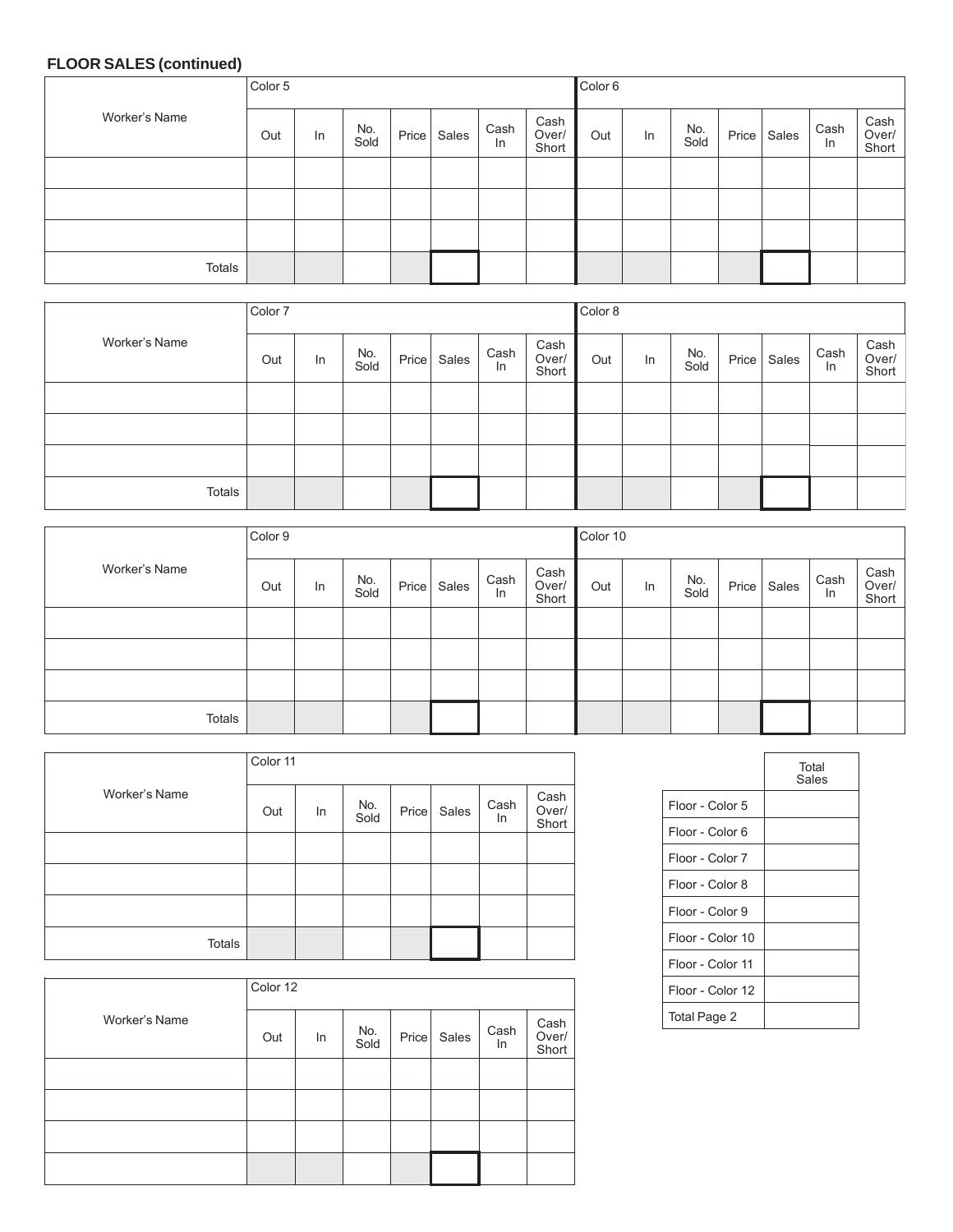

## **MICHIGAN PROGRESSIVE JACKPOT BINGO GAME**

| Organization Name | Completed By | License Number | Event Date |
|-------------------|--------------|----------------|------------|
|                   |              |                |            |
|                   |              |                |            |

#### **SALES** (No discounting)

| Worker's Name | Type/Color | Out | $\ln$         | No. Sold | Price | <b>Sales</b> | Cash In | Cash<br>Over/<br>Short |
|---------------|------------|-----|---------------|----------|-------|--------------|---------|------------------------|
|               |            |     |               |          |       |              |         |                        |
|               |            |     |               |          |       |              |         |                        |
|               |            |     |               |          |       |              |         |                        |
| <b>DOOR</b>   |            |     |               |          |       |              |         |                        |
| <b>DOOR</b>   |            |     |               |          |       |              |         |                        |
|               |            |     | <b>Totals</b> |          |       | $\star$      |         |                        |

\*Enter this amount on the Bingo Weekly Cash Accountability form.

#### **PRIZE ACCOUNTABILITY**

- 
- 2. Prior occasion's progressive jackpot prize  $+$  \$ \_\_\_\_\_\_\_\_\_\_\_\_\_\_\_\_\_\_\_\_\_\_\_\_\_\_\_\_\_
- 3. Progressive jackpot prize or amount carried forward  $=$   $\frac{1}{2}$
- 4. Number of calls required to win progressive jackpot
- 5. If progressive jackpot prize awarded, enter check number
- 6. Consolation prize awarded (If paid in cash, list amount on Bingo W eekly Cash Accountability form.)



NOTE: The progressive jackpot is based on the number of sheets (cards) sold, not the amount of money collected. If a worker is short, the organization is short. You may not short the prize money.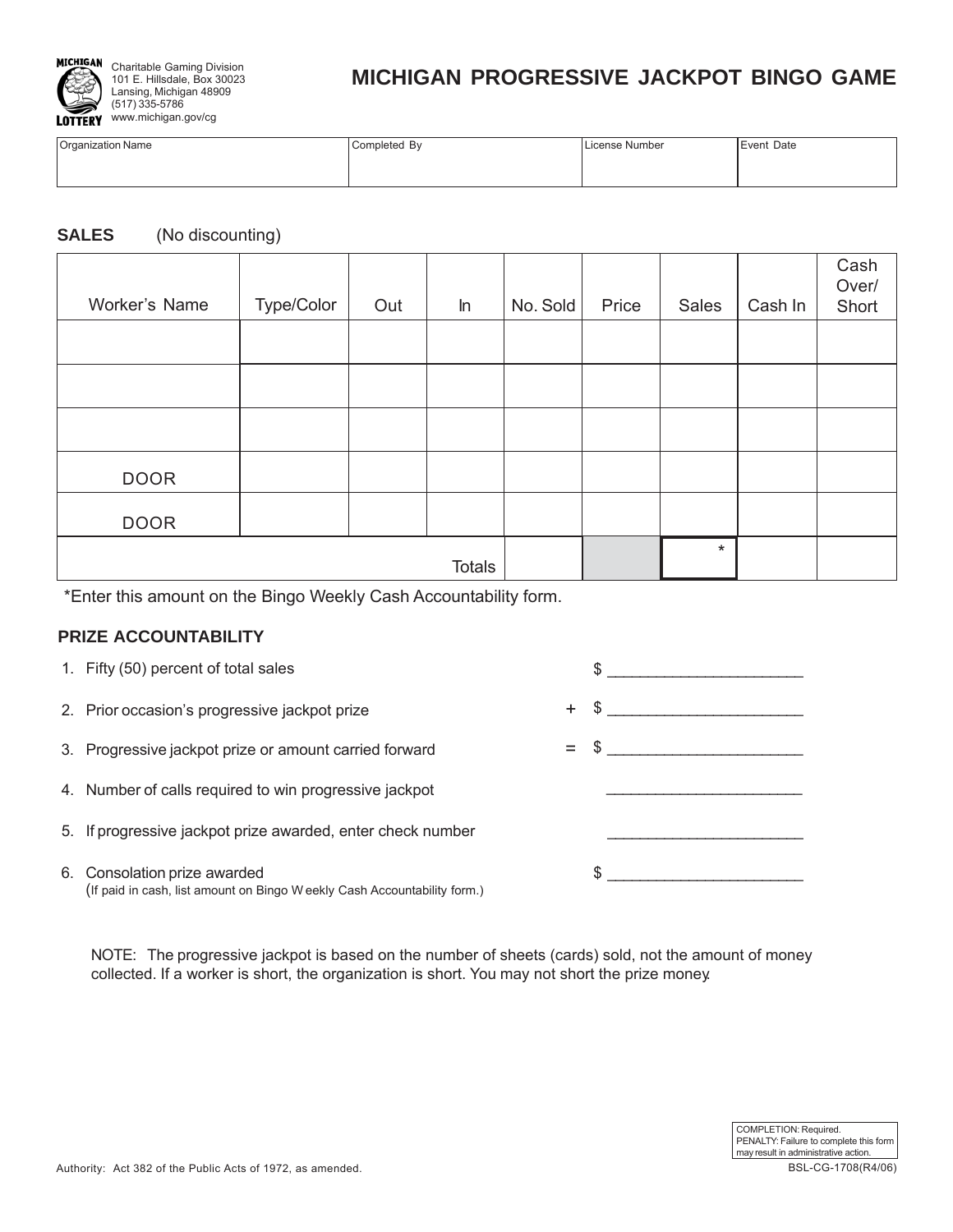

● Charitable Gaming Division<br>↑ 101 E. Hillsdale, Box 30023<br>← Lansing, Michigan 48909<br>← WW. michigan.gov/lottery 101 E. Hillsdale, Box 30023 Charitable Gaming Division www.michigan.gov/lottery Lansing, Michigan 48909 (517) 335-5786

| Organization Name  |                        |             |           |                | Completed By   |                |                |                | License Number    |                           | Month               |            |
|--------------------|------------------------|-------------|-----------|----------------|----------------|----------------|----------------|----------------|-------------------|---------------------------|---------------------|------------|
| Type/Color of Card | Beginning<br>Inventory |             | Purchases | Week 1<br>Sold | Week 2<br>Sold | Week 3<br>Sold | Week 4<br>Sold | Week 5<br>Sold | Paper<br>Spoilage | End of Month<br>Inventory | Actual<br>Inventory | Difference |
|                    |                        | Invoice $#$ | Invoice # |                |                |                |                |                |                   |                           |                     |            |
|                    |                        |             |           |                |                |                |                |                |                   |                           |                     |            |
|                    |                        |             |           |                |                |                |                |                |                   |                           |                     |            |
|                    |                        |             |           |                |                |                |                |                |                   |                           |                     |            |
|                    |                        |             |           |                |                |                |                |                |                   |                           |                     |            |
|                    |                        |             |           |                |                |                |                |                |                   |                           |                     |            |
|                    |                        |             |           |                |                |                |                |                |                   |                           |                     |            |
|                    |                        |             |           |                |                |                |                |                |                   |                           |                     |            |
|                    |                        |             |           |                |                |                |                |                |                   |                           |                     |            |
|                    |                        |             |           |                |                |                |                |                |                   |                           |                     |            |
|                    |                        |             |           |                |                |                |                |                |                   |                           |                     |            |
|                    |                        |             |           |                |                |                |                |                |                   |                           |                     |            |
|                    |                        |             |           |                |                |                |                |                |                   |                           |                     |            |
|                    |                        |             |           |                |                |                |                |                |                   |                           |                     |            |
|                    |                        |             |           |                |                |                |                |                |                   |                           |                     |            |
|                    |                        |             |           |                |                |                |                |                |                   |                           |                     |            |
|                    |                        |             |           |                |                |                |                |                |                   |                           |                     |            |
|                    |                        |             |           |                |                |                |                |                |                   |                           |                     |            |
|                    |                        |             |           |                |                |                |                |                |                   |                           |                     |            |
|                    |                        |             |           |                |                |                |                |                |                   |                           |                     |            |
|                    |                        |             |           |                |                |                |                |                |                   |                           |                     |            |
|                    |                        |             |           |                |                |                |                |                |                   |                           |                     |            |

Authority: Act 382 of the Public Acts of 1972, as amended. BSL-CG-1333(R4/06) Authority: Act 382 of the Public Acts of 1972, as amended.

COMPLETION: Required.<br>PENALTY: Failure to complete this form<br>may result in administrative action.<br>BSL-CG-1333(R4/06) PENALTY: Failure to complete this form may result in administrative action. COMPLETION: Required.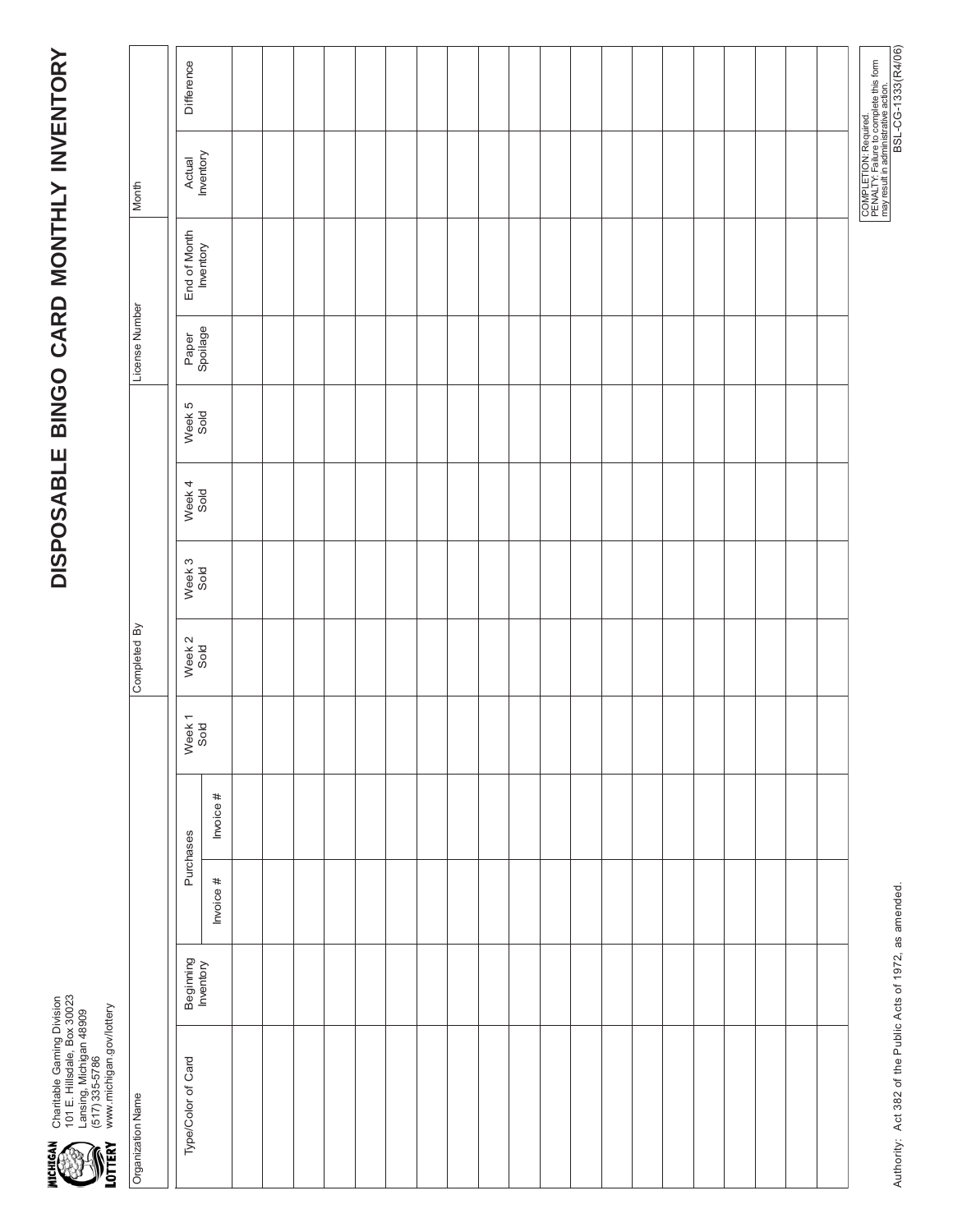

## **BINGO PRIZE PAYOUT LOG**

| Organization Name                         | Completed By         |                                     | License Number | Event Date              |
|-------------------------------------------|----------------------|-------------------------------------|----------------|-------------------------|
| Name of Players Verifying the Bingo Balls |                      |                                     |                |                         |
| Games (in order played)                   | Number of<br>Winners | Merchandise/<br><b>Check Prizes</b> | Cash Prizes    | Accumulated Prize Total |
|                                           |                      |                                     |                |                         |
|                                           |                      |                                     |                |                         |
|                                           |                      |                                     |                |                         |
|                                           |                      |                                     |                |                         |
|                                           |                      |                                     |                |                         |
|                                           |                      |                                     |                |                         |
|                                           |                      |                                     |                |                         |
|                                           |                      |                                     |                |                         |
|                                           |                      |                                     |                |                         |
|                                           |                      |                                     |                |                         |
|                                           |                      |                                     |                |                         |
|                                           |                      |                                     |                |                         |
|                                           |                      |                                     |                |                         |
|                                           |                      |                                     |                |                         |
|                                           |                      |                                     |                |                         |
|                                           |                      |                                     |                |                         |
|                                           |                      |                                     |                |                         |
|                                           |                      |                                     |                |                         |
|                                           |                      |                                     |                |                         |
|                                           |                      |                                     |                |                         |
|                                           |                      |                                     |                |                         |
|                                           | Totals               |                                     | $\star$        |                         |

\* Enter this amount on the Bingo Weekly Cash Accountability form.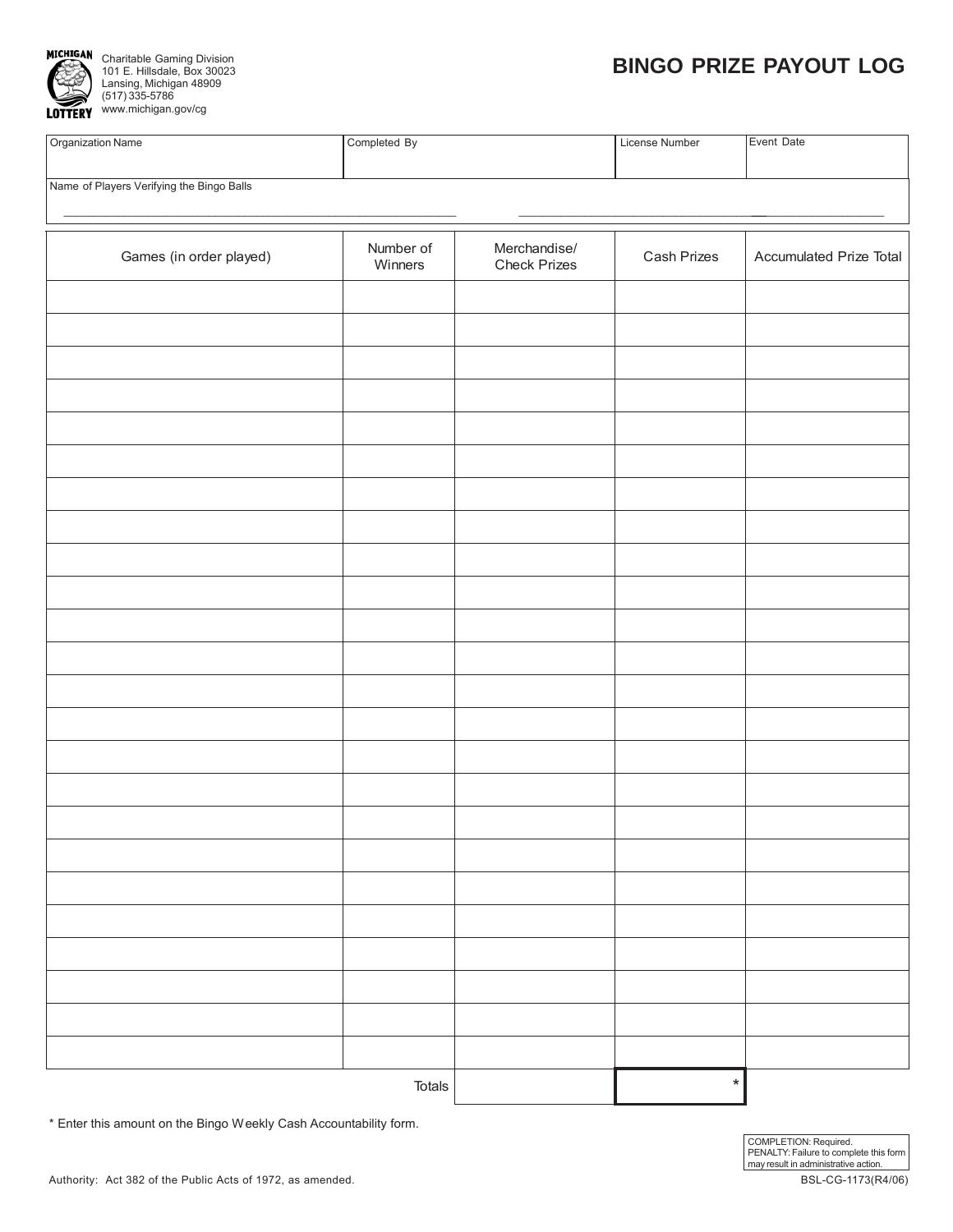

## **BINGO COVERALL RECORD**

|                         | Organization Name |     |     |     |     |            | Completed By |     |     |     |     |            | License Number |     | Event Date |     |     |
|-------------------------|-------------------|-----|-----|-----|-----|------------|--------------|-----|-----|-----|-----|------------|----------------|-----|------------|-----|-----|
| No.                     | 1st               | 2nd | 3rd | 4th | 5th | No.        | 1st          | 2nd | 3rd | 4th | 5th | No.        | 1st            | 2nd | 3rd        | 4th | 5th |
| $\mathbf{1}$            |                   |     |     |     |     | ${\bf 26}$ |              |     |     |     |     | 51         |                |     |            |     |     |
| $\mathbf 2$             |                   |     |     |     |     | ${\bf 27}$ |              |     |     |     |     | $52\,$     |                |     |            |     |     |
| $\mathbf{3}$            |                   |     |     |     |     | ${\bf 28}$ |              |     |     |     |     | $53\,$     |                |     |            |     |     |
| $\overline{\mathbf{4}}$ |                   |     |     |     |     | ${\bf 29}$ |              |     |     |     |     | 54         |                |     |            |     |     |
| 5                       |                   |     |     |     |     | $30\,$     |              |     |     |     |     | 55         |                |     |            |     |     |
| $\bf 6$                 |                   |     |     |     |     | 31         |              |     |     |     |     | 56         |                |     |            |     |     |
| $\overline{7}$          |                   |     |     |     |     | 32         |              |     |     |     |     | ${\bf 57}$ |                |     |            |     |     |
| 8                       |                   |     |     |     |     | $33\,$     |              |     |     |     |     | 58         |                |     |            |     |     |
| 9                       |                   |     |     |     |     | 34         |              |     |     |     |     | 59         |                |     |            |     |     |
| $10\,$                  |                   |     |     |     |     | 35         |              |     |     |     |     | 60         |                |     |            |     |     |
| $11$                    |                   |     |     |     |     | 36         |              |     |     |     |     | 61         |                |     |            |     |     |
| 12                      |                   |     |     |     |     | $37\,$     |              |     |     |     |     | $62\,$     |                |     |            |     |     |
| $13$                    |                   |     |     |     |     | $38\,$     |              |     |     |     |     | 63         |                |     |            |     |     |
| $14$                    |                   |     |     |     |     | $39\,$     |              |     |     |     |     | 64         |                |     |            |     |     |
| $15\,$                  |                   |     |     |     |     | ${\bf 40}$ |              |     |     |     |     | 65         |                |     |            |     |     |
| ${\bf 16}$              |                   |     |     |     |     | 41         |              |     |     |     |     | 66         |                |     |            |     |     |
| $17\,$                  |                   |     |     |     |     | 42         |              |     |     |     |     | $\bf 67$   |                |     |            |     |     |
| $18\,$                  |                   |     |     |     |     | 43         |              |     |     |     |     | 68         |                |     |            |     |     |
| 19                      |                   |     |     |     |     | 44         |              |     |     |     |     | 69         |                |     |            |     |     |
| $20\,$                  |                   |     |     |     |     | $\bf 45$   |              |     |     |     |     | ${\bf 70}$ |                |     |            |     |     |
| 21                      |                   |     |     |     |     | 46         |              |     |     |     |     | ${\bf 71}$ |                |     |            |     |     |
| $22\,$                  |                   |     |     |     |     | $47\,$     |              |     |     |     |     | 72         |                |     |            |     |     |
| 23                      |                   |     |     |     |     | 48         |              |     |     |     |     | 73         |                |     |            |     |     |
| ${\bf 24}$              |                   |     |     |     |     | 49         |              |     |     |     |     | ${\bf 74}$ |                |     |            |     |     |
| $25\,$                  |                   |     |     |     |     | ${\bf 50}$ |              |     |     |     |     | ${\bf 75}$ |                |     |            |     |     |

COMPLETION: Voluntary. .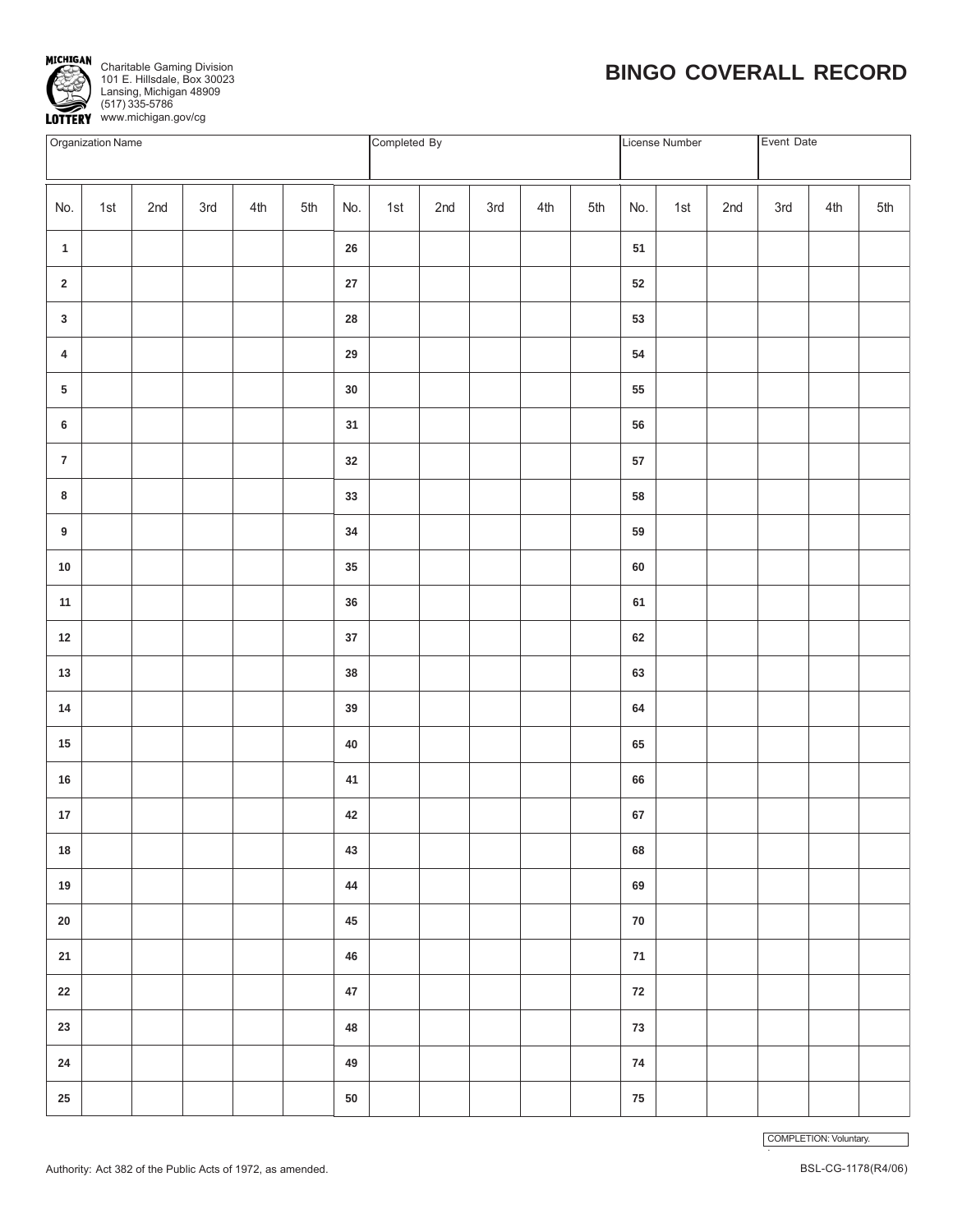

## **MICHIGAN PROGRESSIVE JACKPOT COVERALL RECORD**

| Organization Name | Completed By | License Number | Event Date |
|-------------------|--------------|----------------|------------|
|                   |              |                |            |
|                   |              |                |            |
|                   |              |                |            |

| $\mathbf{1}$     | $16\,$     | 31     | 46         | 61         |  |
|------------------|------------|--------|------------|------------|--|
| $\mathbf 2$      | $17\,$     | 32     | $47\,$     | 62         |  |
| $\mathfrak{S}$   | $18$       | 33     | 48         | 63         |  |
| $\overline{4}$   | 19         | 34     | 49         | 64         |  |
| $\sqrt{5}$       | 20         | 35     | 50         | 65         |  |
| $\,6\,$          | 21         | $36\,$ | 51         | 66         |  |
| $\boldsymbol{7}$ | 22         | $37\,$ | 52         | 67         |  |
| $\,8\,$          | 23         | 38     | 53         | 68         |  |
| $\boldsymbol{9}$ | 24         | 39     | 54         | 69         |  |
| $10\,$           | 25         | 40     | 55         | $70\,$     |  |
|                  |            |        |            |            |  |
| 11               | $26\,$     | 41     | ${\bf 56}$ | $71$       |  |
| $12\,$           | $27\,$     | $42\,$ | 57         | $72\,$     |  |
| $13\,$           | ${\bf 28}$ | $43\,$ | 58         | $73\,$     |  |
| $14$             | 29         | 44     | 59         | $74\,$     |  |
| 15               | $30\,$     | $45\,$ | 60         | ${\bf 75}$ |  |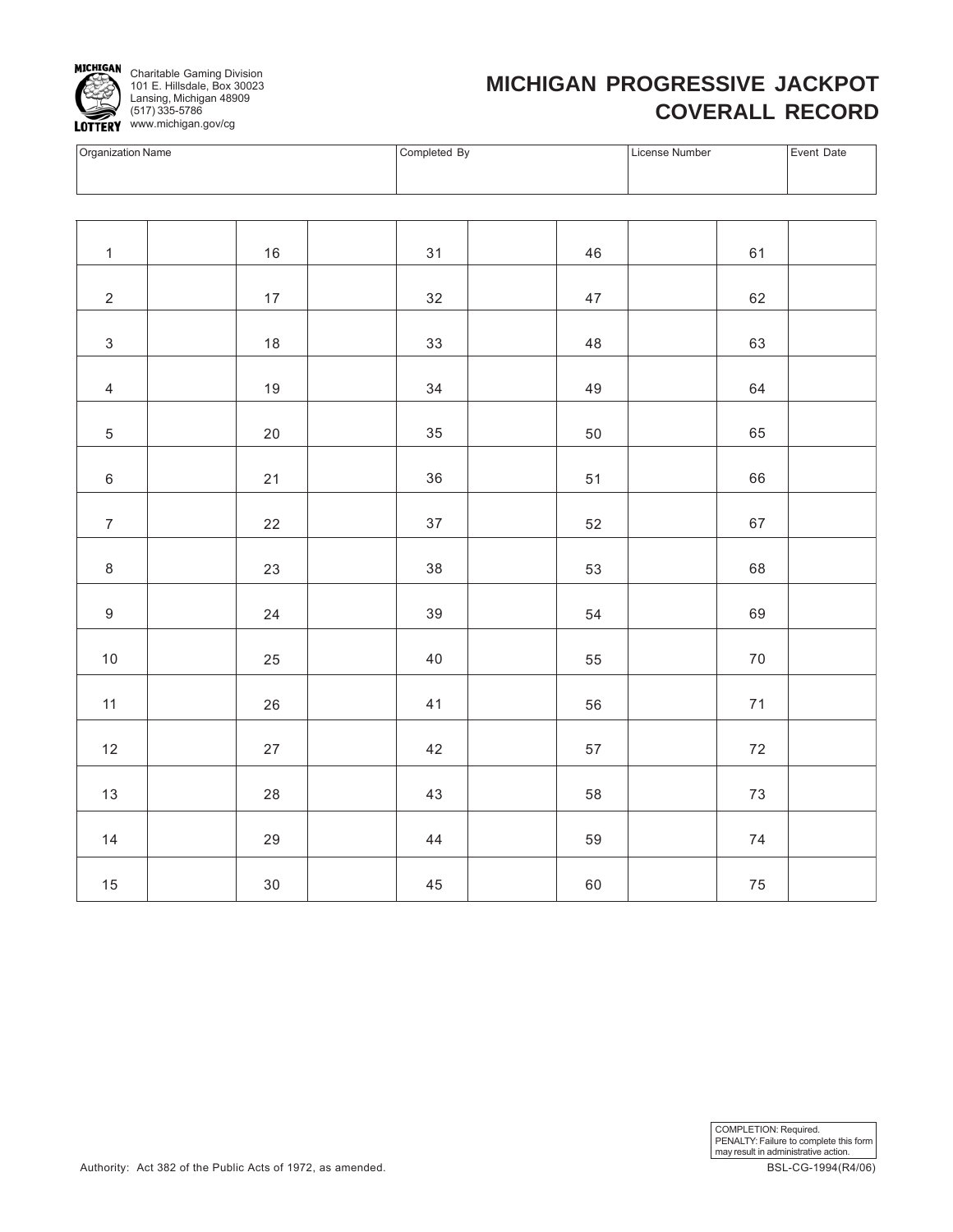

### **WORKERS SERVICE RECORD**

Complete this form for your records. Do not mail in.

All rules governing worker compensation shall be adhered to when completing this form. Review the following rules to ensure co mpliance: Bingo Rule 326 and 327; Millionaire Party Rule 412 and 413; Raffle Rule 516; and Charity Game Ticket Rule 617.

| $\frac{1}{2}$ . Note that $\frac{1}{2}$ is the contract of the $\frac{1}{2}$ internal $\frac{1}{2}$ is the contract of $\frac{1}{2}$ is the contract of $\frac{1}{2}$ is the contract of $\frac{1}{2}$ is the contract of $\frac{1}{2}$ is the contract of $\$ |                |
|----------------------------------------------------------------------------------------------------------------------------------------------------------------------------------------------------------------------------------------------------------------|----------------|
| Organization Name                                                                                                                                                                                                                                              | License Number |
|                                                                                                                                                                                                                                                                |                |

| Signature | <b>Print Name</b> | <b>Worker Title</b><br>e.g., chairperson,<br>recordkeeper, or worker | Amount<br>Paid | Date<br>Worked |
|-----------|-------------------|----------------------------------------------------------------------|----------------|----------------|
|           |                   |                                                                      |                |                |
|           |                   |                                                                      |                |                |
|           |                   |                                                                      |                |                |
|           |                   |                                                                      |                |                |
|           |                   |                                                                      |                |                |
|           |                   |                                                                      |                |                |
|           |                   |                                                                      |                |                |
|           |                   |                                                                      |                |                |
|           |                   |                                                                      |                |                |
|           |                   |                                                                      |                |                |
|           |                   |                                                                      |                |                |
|           |                   |                                                                      |                |                |
|           |                   |                                                                      |                |                |
|           |                   |                                                                      |                |                |
|           |                   |                                                                      |                |                |
|           |                   |                                                                      |                |                |
|           |                   |                                                                      |                |                |
|           |                   |                                                                      |                |                |
|           |                   |                                                                      |                |                |
|           |                   |                                                                      |                |                |
|           |                   |                                                                      |                |                |
|           |                   |                                                                      |                |                |
|           |                   |                                                                      |                |                |
|           |                   |                                                                      |                |                |
|           |                   |                                                                      |                |                |
|           |                   | Total                                                                |                |                |

Signature of Chairperson **Date**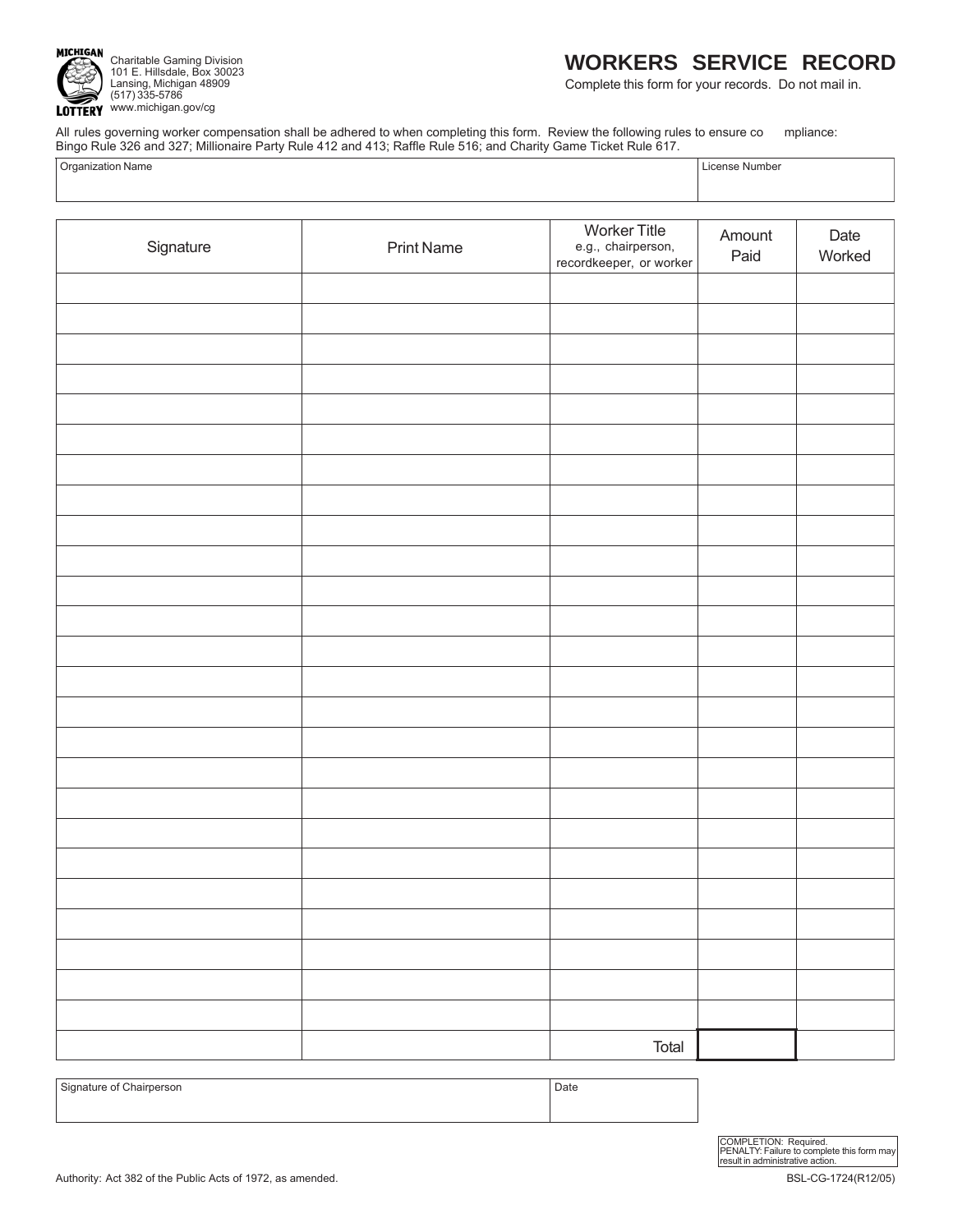Charitable Gaming Divison<br>101 E. Hillsdale, Box 30023<br>Lansing, Michigan 48909<br>(517) 335-5786<br>www.michigan.gov/cg 101 E. Hillsdale, Box 30023 Charitable Gaming Divison Lansing, Michigan 48909 www.michigan.gov/cg (517) 335-5786

# CHARITY GAME TICKET ACCOUNTABILITY (BINGO LICENSE) **CHARITY GAME TICKET ACCOUNTABILITY (BINGO LICENSE)**

|                   | Gross Profit<br>$\mathbf{u}$        |  |  |  |  |        |             |
|-------------------|-------------------------------------|--|--|--|--|--------|-------------|
| Event Date        | Prizes<br>$\overline{\phantom{a}}$  |  |  |  |  | ¥      | Actual Cash |
| License Number    | <b>Ticket Sales</b><br>$\mathbf{u}$ |  |  |  |  | $\ast$ |             |
|                   | Price Per<br>Ticket<br>X            |  |  |  |  | Totals |             |
| Completed by      | <b>Tickets Sold</b><br>$\mathbf{u}$ |  |  |  |  |        |             |
|                   | Number of<br>Tickets In             |  |  |  |  |        |             |
|                   | Number of<br>Tickets Out            |  |  |  |  |        |             |
|                   | Ticket<br>Information               |  |  |  |  |        |             |
| Organization Name | Worker's<br>Name                    |  |  |  |  |        |             |

| Winning Tickets Turned In |  |  |  |  |
|---------------------------|--|--|--|--|
| Worker's Name             |  |  |  |  |
|                           |  |  |  |  |
| Cash Turned In            |  |  |  |  |
| Worker's Name             |  |  |  |  |

**Discrepancy** 

Discrepancy

\* Enter these amounts on the Bingo W eekly Cash Accountability form. \* Enter these amounts on the Bingo W eekly Cash Accountability form.

Authority: Act 382 of the Public Acts of 1972, as amended.

Authority: Act 382 of the Public Acts of 1972, as amended.

BSL-CG-1511(R4/06) COMPLETION: Required.<br>PENALTY: Failure to complete this form may<br>result in administrative action. BSL-CG-1511(R4/06) PENALTY: Failure to complete this form may result in administrative action. COMPLETION: Required.